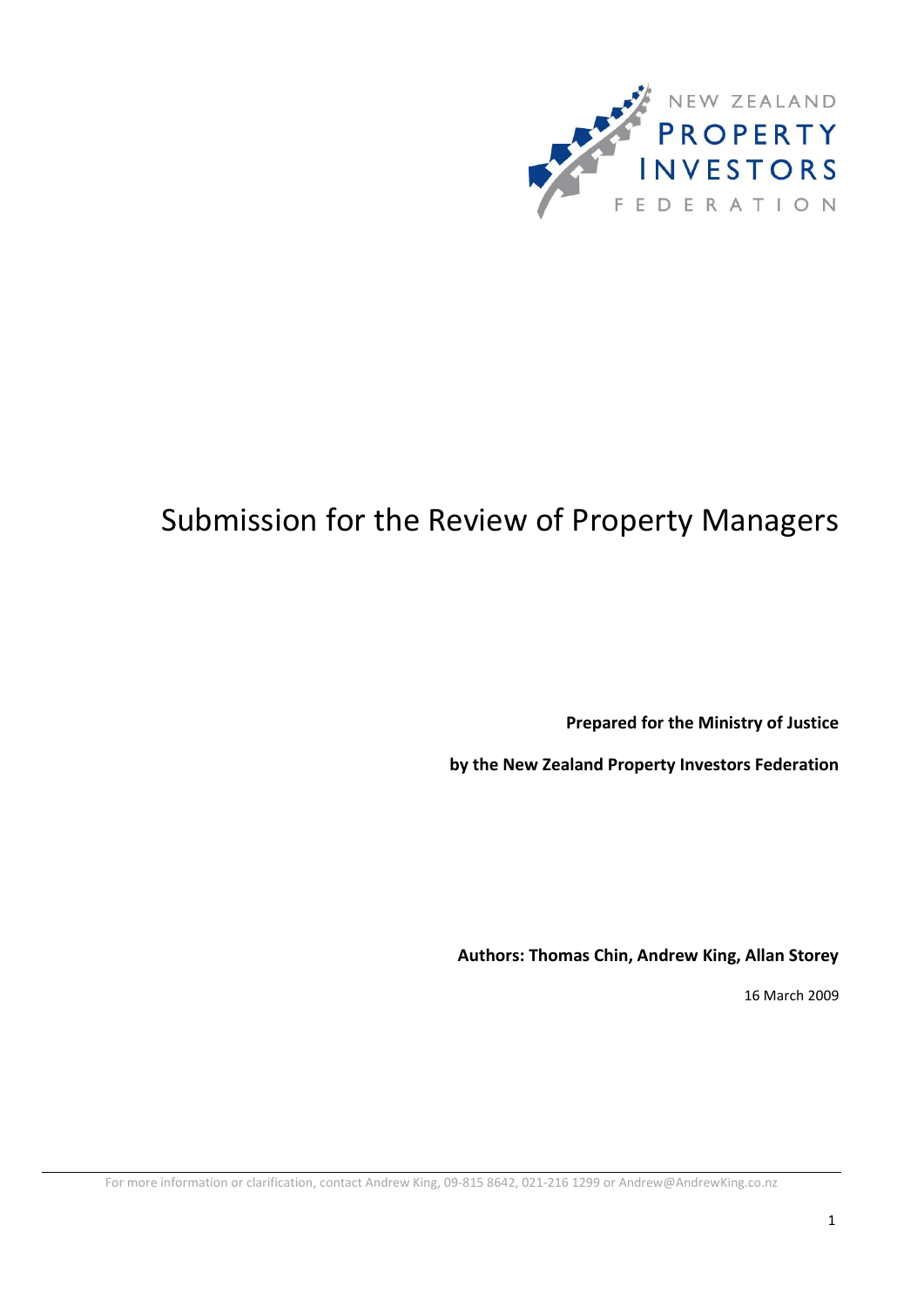# **NZPIF SUBMISSION ON PROPERTY MANGERS**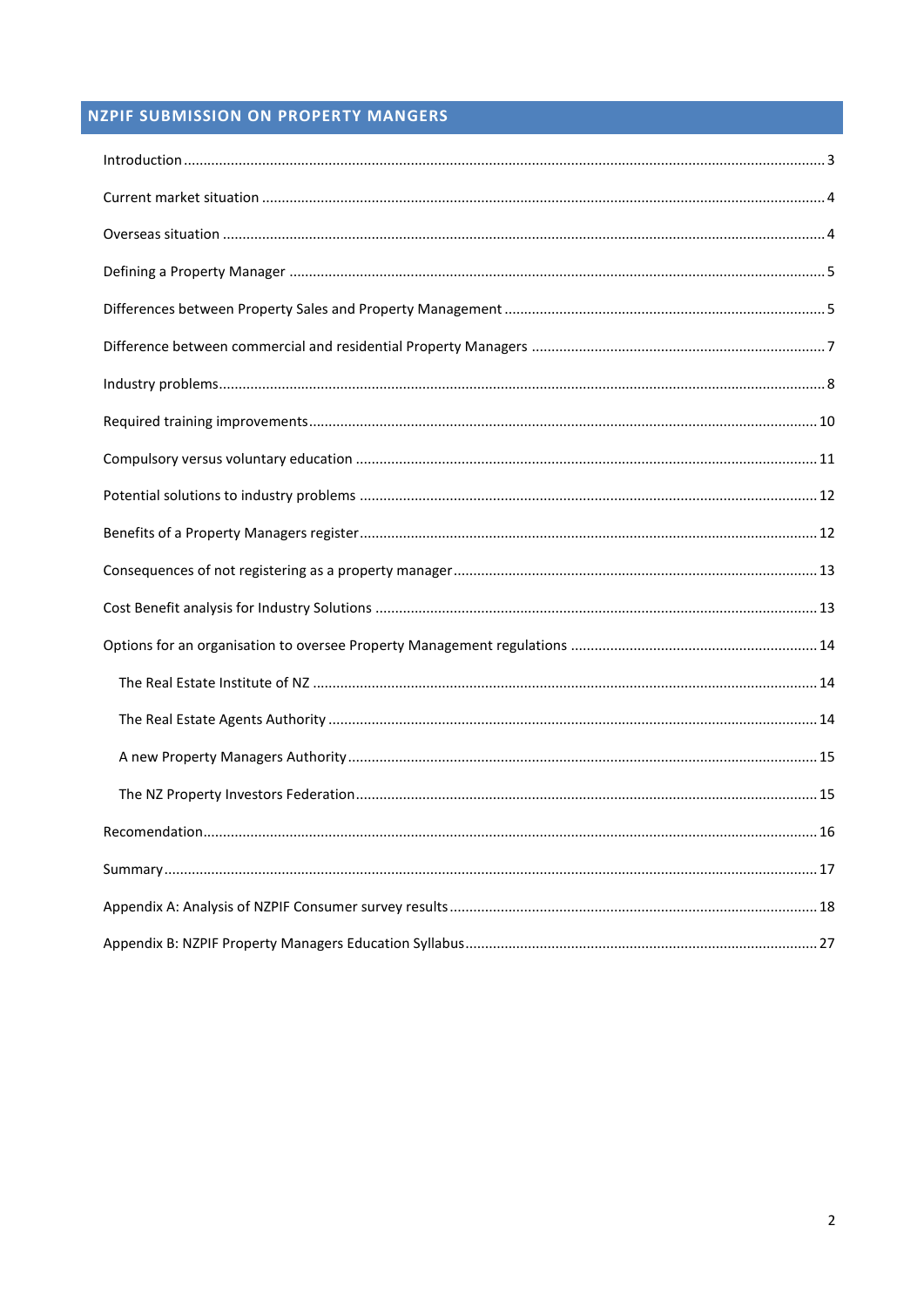# <span id="page-2-0"></span>INTRODUCTION

The New Zealand Property Investors Federation (NZPIF) is the national body for 19 Property Investors' Associations and the Independent Property Managers Association. Associations have approximately 4,500 rental property owners as members, of which approximately 15% also own some form of commercial property.

The previous Government's Associate Justice Minister, Clayton Cosgrove, initiated a review of the regulation of property managers in response to the concerns raised by a number of submitters to the Real Estate Agents Bill. "Although no substantial or robust evidence has emerged to date that a significant problem exists with unlicensed property managers, the Government agrees with the Select Committee and support parties that the high levels of concern from submitters justify reviewing the regulation of property managers in more detail," Mr Cosgrove said.

Property Management services can be broken down into the two main areas of Residential and Commercial. While the background to the Review came primarily from Real Estate Institute concerns over Residential Property Managers, the review is also looking into commercial Property Managers.

Commercial Property Managers tend to be University Educated with the equivalent of a Bachelors degree in Property. Commercial property Managers of larger A & B grade properties tend to be employed by property owners rather than contracting their services to many owners. As such they do not tend to administer rental payments so there is less risk of fraudulent activities. Property Managers of C grade buildings and mixed Commercial/Residential properties may or may not have suitable qualifications.

Residential Property Managers provide their services on a contract basis to many owners, mostly handling all aspects of property management, including receiving rental payments on behalf of property owners. Residential Rental Property is regulated by the Residential Tenancy's Act (RTA), administered by the Department of Building and Housing. Residential tenants have more rights under the RTA than commercial tenants have under commercial law.

Residential Property Managers can either be independent or aligned to a Real Estate agency. Real Estate aligned Property Managers are currently regulated by the Real Estate Institute (REINZ), however this will end when the Real Estate Agents Act (REA Act) is established in November 2009.

Independent Property Managers are not currently regulated but may choose to be a member of the voluntary Independent Property Managers Association (IPMA).

The NZPIF have undertaken research of its members to identify if they have any industry related problems or concerns. This research identified that a high percentage of members using Property Management Services have experienced problems. These problems are generally related to competency issues rather than fraudulent activities or the risk of theft. However the lack of knowledge and professionalism by Property Managers has led to members losing considerable amounts of money.

There are currently limited courses available to educate Property Managers and the majority of existing Property Managers do not appear to have undertaken these courses. Additionally, we do not believe that the courses currently available provide a complete or adequate level of instruction that would give consumers confidence that a Property Manager would be competent to manage their properties.

REINZ Property Managers must currently complete a Real Estate Salesperson course to become registered, which has very little training related to Property Management activities.

The NZPIF believe that there are problems with the provision of Property Management services in New Zealand that are seriously affecting rental property owner consumers. The problems are primarily competency based and consumers would be best protected by limited regulation of Property Mangers that was focused on them meeting a certain level of education and the governance of a related industry group.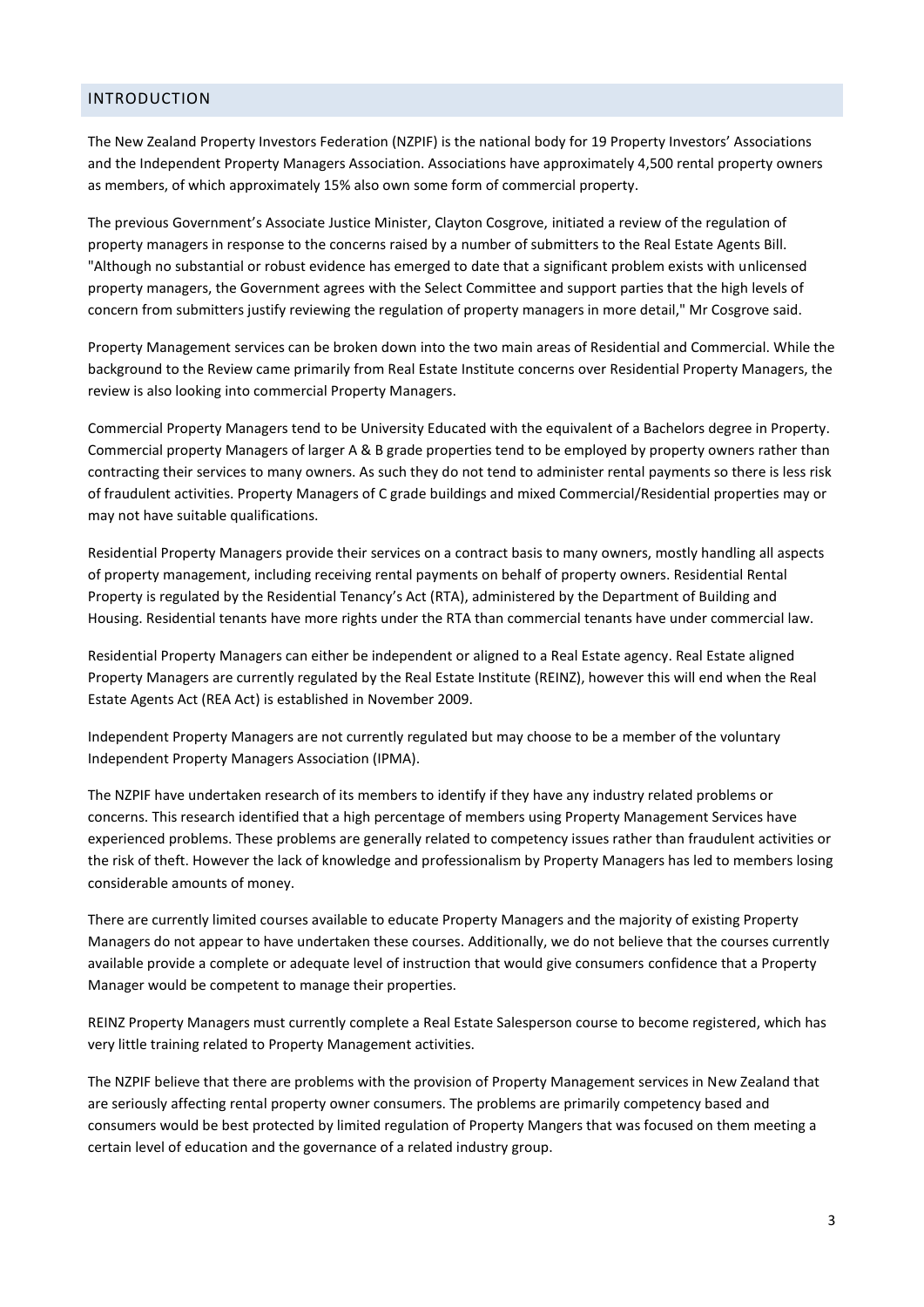# <span id="page-3-0"></span>CURRENT MARKET SITUATION

Approximately 33% (500,000) of the 1.5 million homes in New Zealand are rented. According to the 2006 Census, there are approximately 300,000 people or entities that own rental property in New Zealand. An Auckland Property Investors Association survey of its members in 2005 showed that 25% used a Property manager. Using these figures, we estimate that there are approximately 1,550 to 2,100 Property Managers in New Zealand, based on 125,000 managed rental properties and 60 to 80 properties per manager.

There are currently no regulations for Property Managers who are not associated with the REINZ. Independent Property Managers may or may not be members of the voluntary Independent Property Managers Association (IPMA) which is affiliated to the NZPIF. The Numbers of Independent Property Managers choosing to belong to the IPMA is low.

Property Managers affiliated to the REINZ are currently included with Real Estate Agents under the Real Estate Agents Act 1976; however this will change in November 2009. The current Act requires people to hold a licence before they can act as a real estate agent. Salespeople must hold certificates of approval before they can work for a real estate agent.

The Act also:

- establishes the Real Estate Agents Licensing Board, which decides whether to grant licences and certificates
- sets requirements for real estate agents and salespeople to meet before they can get a licence or certificate
- controls how and where real estate agents can set up business
- sets rules about handling money
- sets rules for dealing with situations where a real estate agent's own interests may be different from the client's interests
- requires real estate agents to be members of the REINZ
- allows the REINZ to make rules for its members
- establishes the Real Estate Agents Fidelity Guarantee Fund
- establishes a complaints and disciplinary system.

#### <span id="page-3-1"></span>OVERSEAS SITUATION

The majority of countries and States within countries have a requirement for Residential Property Managers to be licensed.

In the USA you must be a Real Estate Agent, similar to a REINZ Property Manager in New Zealand.

Most countries have dedicate training for Property Managers. To qualify for licensing in Canada, Property Managers must take the Rental Property Management Licensing Course, a self-paced correspondence course comprised of 20 multiple choice assignments and a 3-hour multiple choice final exam. Most individuals complete it within six months based on completing one assignment a week, usually spending  $10 - 12$  hours per assignment. They then apply to the Real Estate Council of British Columbia for licensing. A Relicensing Education Program (REP) requires licensees to complete two courses every licensing cycle as a condition of continued licensing.

In the UK, the National Approved Letting Scheme operates, a voluntary scheme for Property Managers to participate in, supported and funded by the UK Government.

Every state of Australia has different licensing requirements. To be able to trade as property management company the company has to be licensed with a principal or licensee in charge. Each staff member of the company has to have a certificate of registration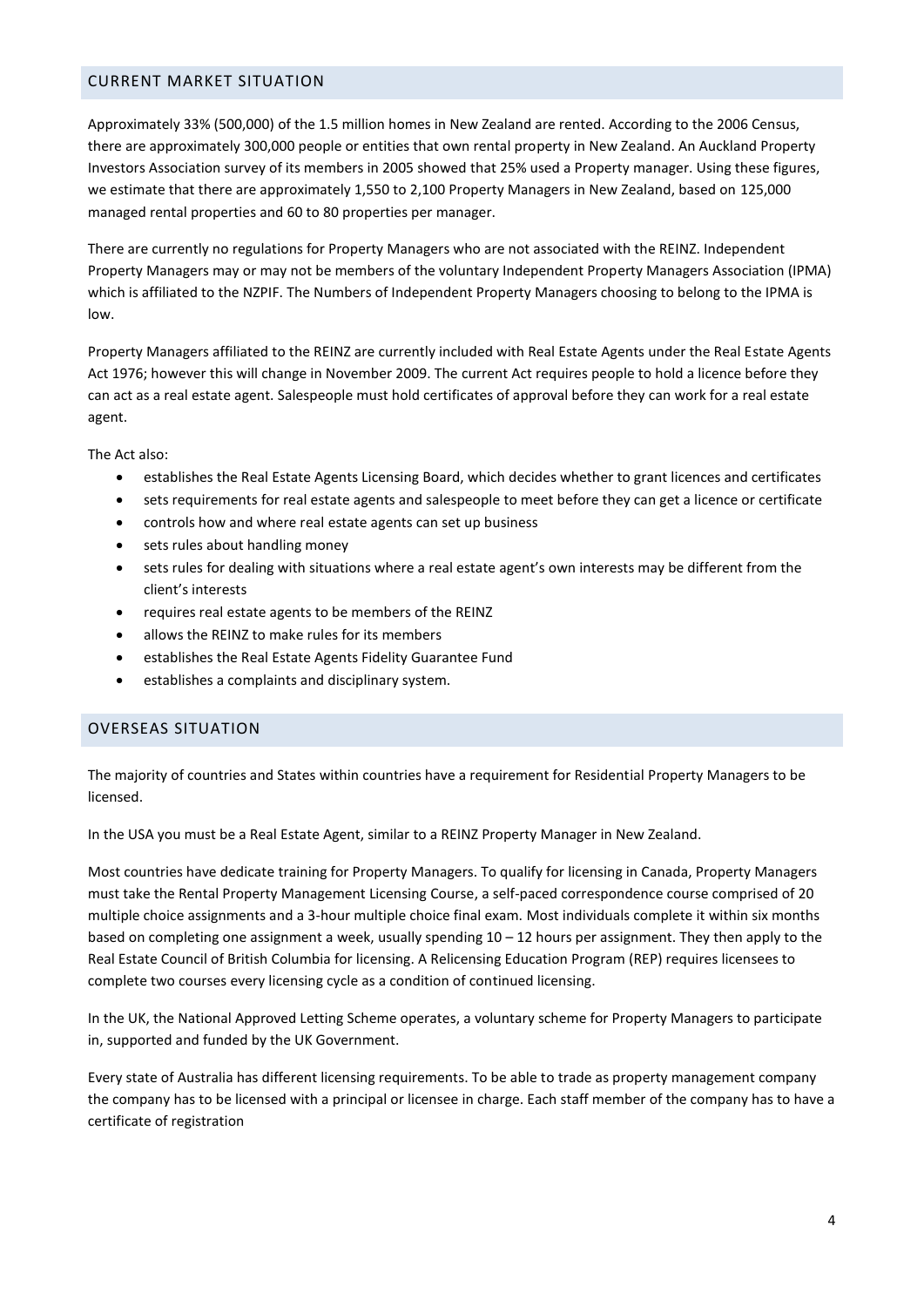### <span id="page-4-0"></span>DEFINING A PROPERTY MANAGER

Property Managers can be broken into the two main groups of Commercial and Residential. A third and semi related group are Body Corporate managers.

Body Corporate Management is more involved with managing the owners of a multi-ownership building such as an apartment block. As such Body Corporate Managers manage the building owners and look after the building rather than looking after the tenants within a building. The building complex may be totally owner occupied and still have a Body Corporate manager for the owners. Having said that, there have been cases where developers of a multidwelling building have designated a high level of control to a Body Corporate Manager and this can affect rental property within the complex. These issues are already being reviewed through the Unit Titles Act. For the purposes of this Review, we do not believe that Body Corporate Managers should be considered by the Ministry of Justice.

We believe that the two main groups of Property Managers, Commercial and Residential are quite different and should be treated as such for the purposes of this review.

# <span id="page-4-1"></span>DIFFERENCES BETWEEN PROPERTY SALES AND PROPERTY MANAGEMENT

Procedures for managing rental property are far removed from those of selling property, so we do not believe that it is appropriate for Property Managers to come under the same jurisdiction as Real Estate Sales people.

Selling a property is a one off project, not an ongoing business relationship as it is with rental property management. The key tasks of a real Estate Salesperson are:

- To obtain the listing of property to be sold
- To appraise the value of properties
- To promote the property to potential buyers
- To negotiate the terms of the sale between the seller and buyer
- To complete the sale and purchase agreement

In contrast, a Property Manger has an ongoing relationship with the Rental property Owner. The key tasks of a Property Manager are:

- To find suitable tenants for the property and correctly end tenancies
- To monitor rental income and handle any rental arrears
- Paying accounts
- Overseeing maintenance and repairs
- Protecting the owners interests, especially regarding damage to the property
- Appearing for the owner in mediation or the Tenancy Tribunal if tenant problems occur

Sales agents are often involved in situations involving hundreds of thousands of dollars in a one off transaction, whereas Property Managers receive hundreds of dollars in regular timeframes. The potential for fraud is greatly reduced with Property Managers, with a higher potential of it being picked up due to the regularity of rental income.

Remuneration for both occupations is typically commission based, however the aspects of the activities makes remuneration very different. Salespersons' incomes are infrequent and sporadic but very high when they are obtained. Property Managers incomes are more regular and frequent but not as high as for sales people.

The Acts of Parliament governing the two occupations are also different. While all Real Estate Sales People are primarily governed by the Real Estate Agents Act, Property managers are primarily governed by the Residential Tenancies Act.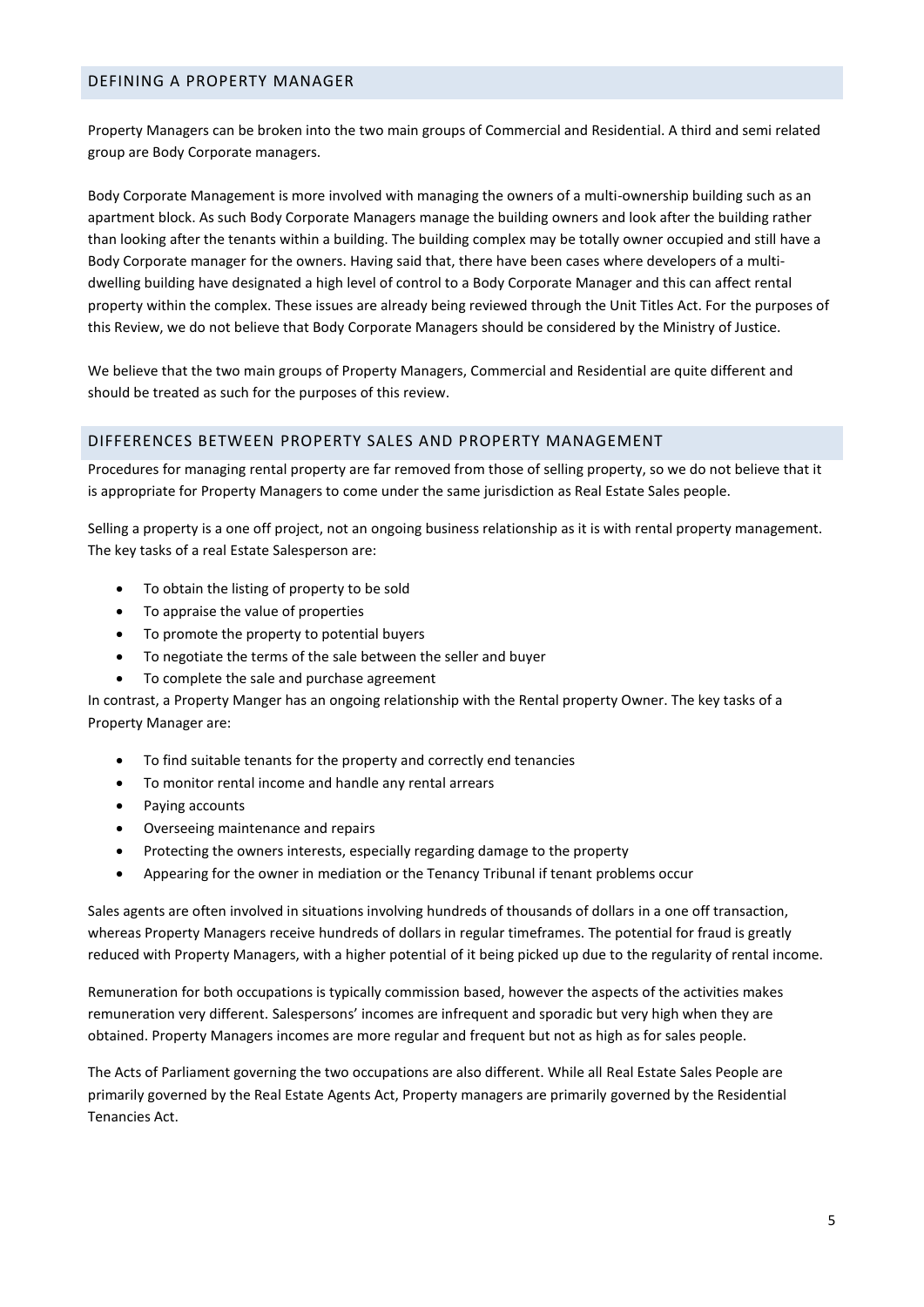This is not to say that there isn't a benefit for individual Property Managers to have a business relationship with a Real Estate Agency; however we believe this is a benefit for the Property manager (by securing new clients from sales agents), not for the consumer.

In addition to there being no duplication of duties between the two occupations, there is a potential conflict of interest which is not in the consumers' best interest. This conflict can occur when Sales Agents recommend their associated Property Manager to rental property purchasers, when they may not be the best manager under the circumstances.

There is also potential for Property Managers to supply overly optimistic rental appraisals to potential rental property buyers in order to assist a sale for the sales agent. This is a serious concern as it can lead to purchase decisions being made on incorrect information.

For these reasons, the NZPIF does not believe that the interests of either Rental Property Owners or their Tenants are best served by Property Managers being treated in conjunction with real estate sales.

The Review of Property Management regulation's is an ideal opportunity to completely separate the two activities from each other. It is timely to investigate more appropriate requirements and governance structures for all Property Mangers.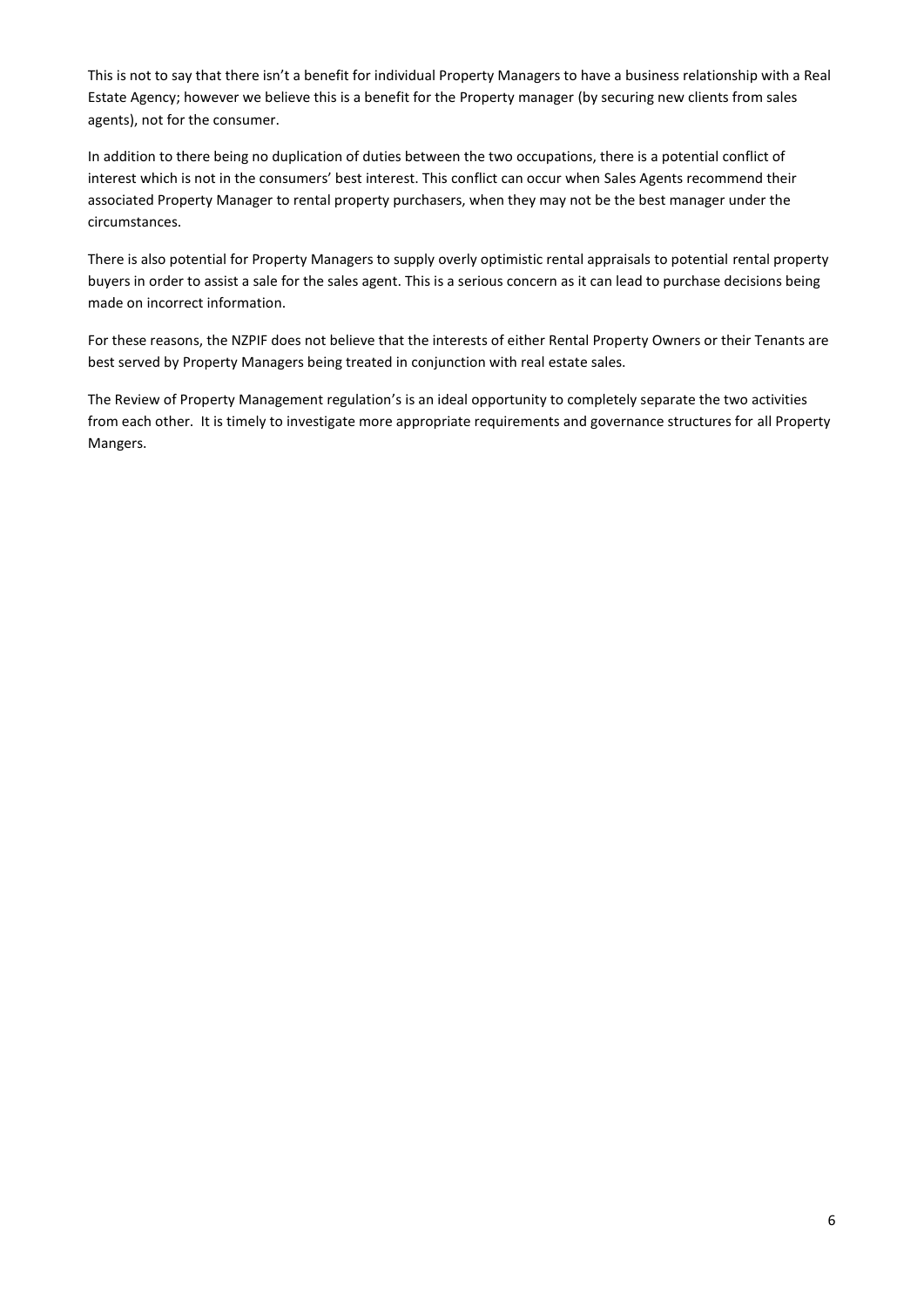# <span id="page-6-0"></span>DIFFERENCE BETWEEN COMMERCIAL AND RESIDENTIAL PROPERTY MANAGERS

When calling for a review of Property Managers, the REINZ's intention was likely that the focus should be on residential property managers, not commercial property managers.

Although there is some crossover with properties that have both residential and commercial tenants, essentially the management of residential and commercial properties are entirely different. The main differences are outlined in the following table:

|                                | <b>Commercial Property Manager</b>                                                                                                                                                                                                                                                                                   | <b>Residential Property Manager</b>                                                                                                                                                                                                                                                                                                                                                                                                                                        |
|--------------------------------|----------------------------------------------------------------------------------------------------------------------------------------------------------------------------------------------------------------------------------------------------------------------------------------------------------------------|----------------------------------------------------------------------------------------------------------------------------------------------------------------------------------------------------------------------------------------------------------------------------------------------------------------------------------------------------------------------------------------------------------------------------------------------------------------------------|
| <b>Operating legislation</b>   | Contracts Law                                                                                                                                                                                                                                                                                                        | <b>RTA</b>                                                                                                                                                                                                                                                                                                                                                                                                                                                                 |
| <b>Employer</b>                | Usually one employer                                                                                                                                                                                                                                                                                                 | Many different employers                                                                                                                                                                                                                                                                                                                                                                                                                                                   |
| <b>Employment status</b>       | Usually an employee                                                                                                                                                                                                                                                                                                  | Employed on an agency basis                                                                                                                                                                                                                                                                                                                                                                                                                                                |
| Remuneration                   | Salary                                                                                                                                                                                                                                                                                                               | Commission                                                                                                                                                                                                                                                                                                                                                                                                                                                                 |
| <b>Tenant</b>                  | Commercial with a strong inclination<br>to look after the property for<br>commercial reasons                                                                                                                                                                                                                         | Residential                                                                                                                                                                                                                                                                                                                                                                                                                                                                |
| <b>Property types</b>          | Industrial, Office, Retail (Each classed<br>as A, B or C quality)                                                                                                                                                                                                                                                    | Residential                                                                                                                                                                                                                                                                                                                                                                                                                                                                |
| <b>Existing qualifications</b> | Up to University level                                                                                                                                                                                                                                                                                               | REINZ Real Estate Sales persons course or<br>no qualification                                                                                                                                                                                                                                                                                                                                                                                                              |
| <b>Duties</b>                  | Find suitable tenants for the<br>$\bullet$<br>property and correctly end<br>tenancies (Infrequent occurrence)<br>Rent review and lease renewal<br>$\bullet$<br>negotiation<br>Organising operating expenses<br>$\bullet$<br>Budget preparation and<br>$\bullet$<br>administration<br>Financial analysis<br>$\bullet$ | Find suitable tenants for the property<br>and correctly end tenancies (Frequent<br>occurrence)<br>To monitor rental income and handle<br>$\bullet$<br>any rental arrears<br>Paying accounts<br>$\bullet$<br>Overseeing maintenance and repairs<br>$\bullet$<br>Protecting the owners interests,<br>$\bullet$<br>especially regarding damage to the<br>property<br>Appearing for the owner in mediation<br>$\bullet$<br>or the Tenancy Tribunal if tenant<br>problems occur |

As commercial and residential Property Managers are quite different, we do not believe that any homogenous regulations would be appropriate for the different groups.

While it appears that the management of commercial properties does not seem to have any inherent problems or causes for concern, this is not the case for Residential Property Management.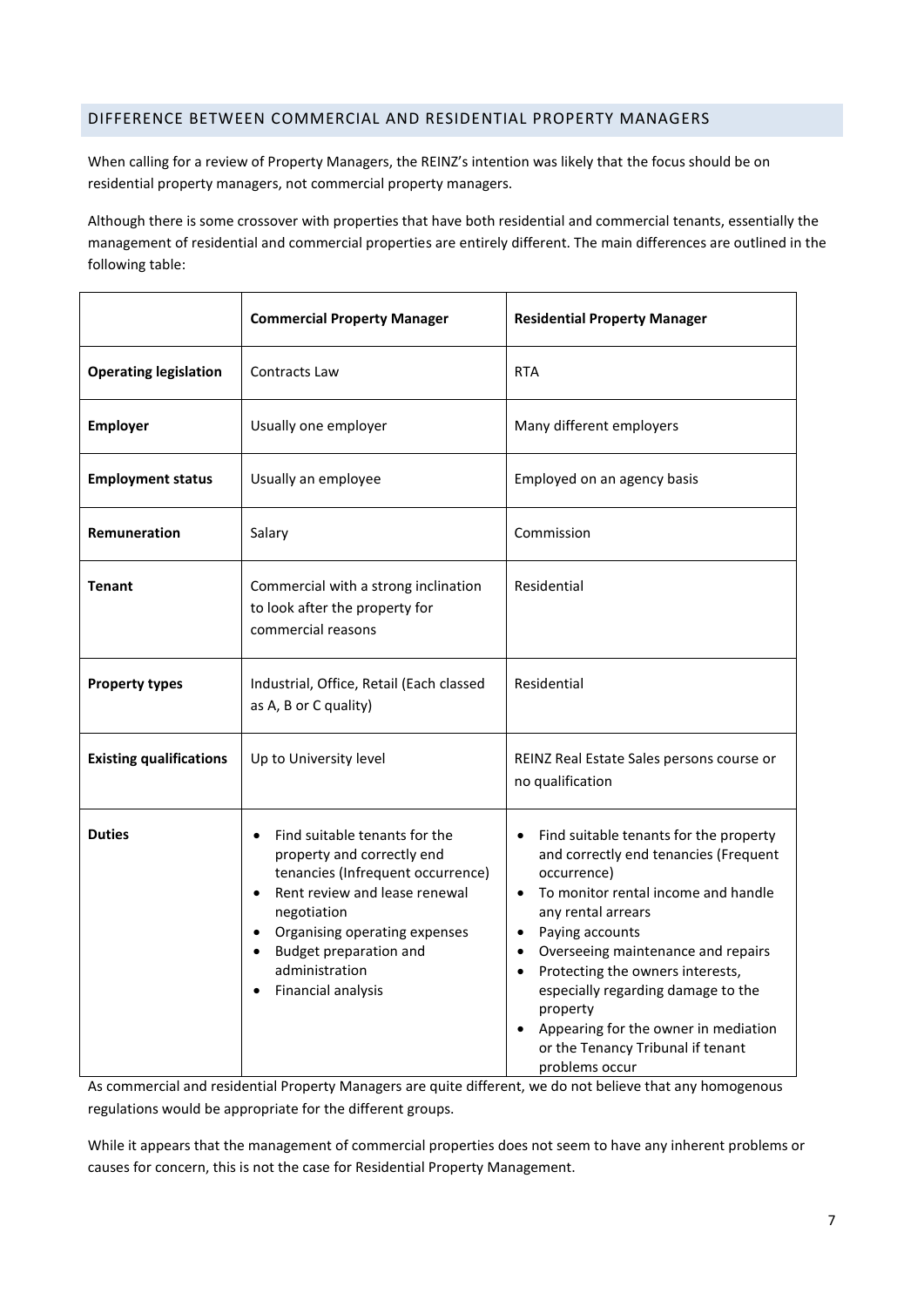### <span id="page-7-0"></span>INDUSTRY PROBLEMS

While our prime concern is with residential property managers, we have investigated if there are any problems with commercial Property Management. It appears that there is no problem in the larger A and B classes of commercial property as there are established University and other courses for employers to be confident that a property Manager has the necessary knowledge to complete the property management requirements.

There may be a problem with the skills and knowledge of property managers looking after class C properties. Often these are past or current Real Estate Sales Agents or diversifying Residential Property Managers. There is currently no legal requirement for these commercial managers to have any qualifications or training.

In this section on industry problems we will just refer to residential property management as it does not appear that the same problems exist within commercial property management.

In order to identify and better understand the problems faced by residential rental property owners, the NZPIF developed a questionnaire for residential property owners in November 2008. Five hundred and eighty nine people participated in the survey. Nearly half of these respondents (288) used a Property Manager regularly. A full report on this research is located in Appendix A.

A summary of the survey findings were that:

- Widespread problems are occurring within the provision of Property Management services. Forty five percent of respondents have had a problem when using a Property Manager, with 75% of those respondents having had more than one problem and 25% having more than five problems.
- The problems are reasonably serious and result in a loss of money by consumers. (Seventy five percent of respondents have lost money through the actions of their Property Manger. Eighty five percent of these losses were over \$1,000.)
- The problems experienced result from the Property Managers lack of knowledge or experience rather than fraudulent activities.
- When a problem occurs, respondents mostly address the problem directly with the Property Manger or their supervisor and use the Disputes Tribunal or legal action if this does not resolve the problem. Only a few respondents' contacted the Real Estate Institute when a problem with Property Managers occurs.
- Concerns about the industry are mainly around losing money through the incompetency of Property Managers rather than rental property owners not receiving rental income through theft.

An analysis of the type of problems that consumers are experiencing shows that the vast majority are concerned with competence issues rather than dishonesty.

| <b>Rent Arrears</b>        | 24% |
|----------------------------|-----|
| <b>Bad inspections</b>     | 13% |
| Poor communication         | 13% |
| Poor management systems    | 13% |
| Lack of knowledge          | 11% |
| Poor Tenant screening      | 9%  |
| Dishonesty                 | 8%  |
| Too busy / Disorganised    | 5%  |
| High vacancies             | 2%  |
| Poor promoting of property | 1%  |

Of the problems that respondents identified, rent arrears, bad inspections and high vacancies are more a symptom of the other problems identified. For example, poor knowledge and tenant screening will lead to rent arrears and high vacancies.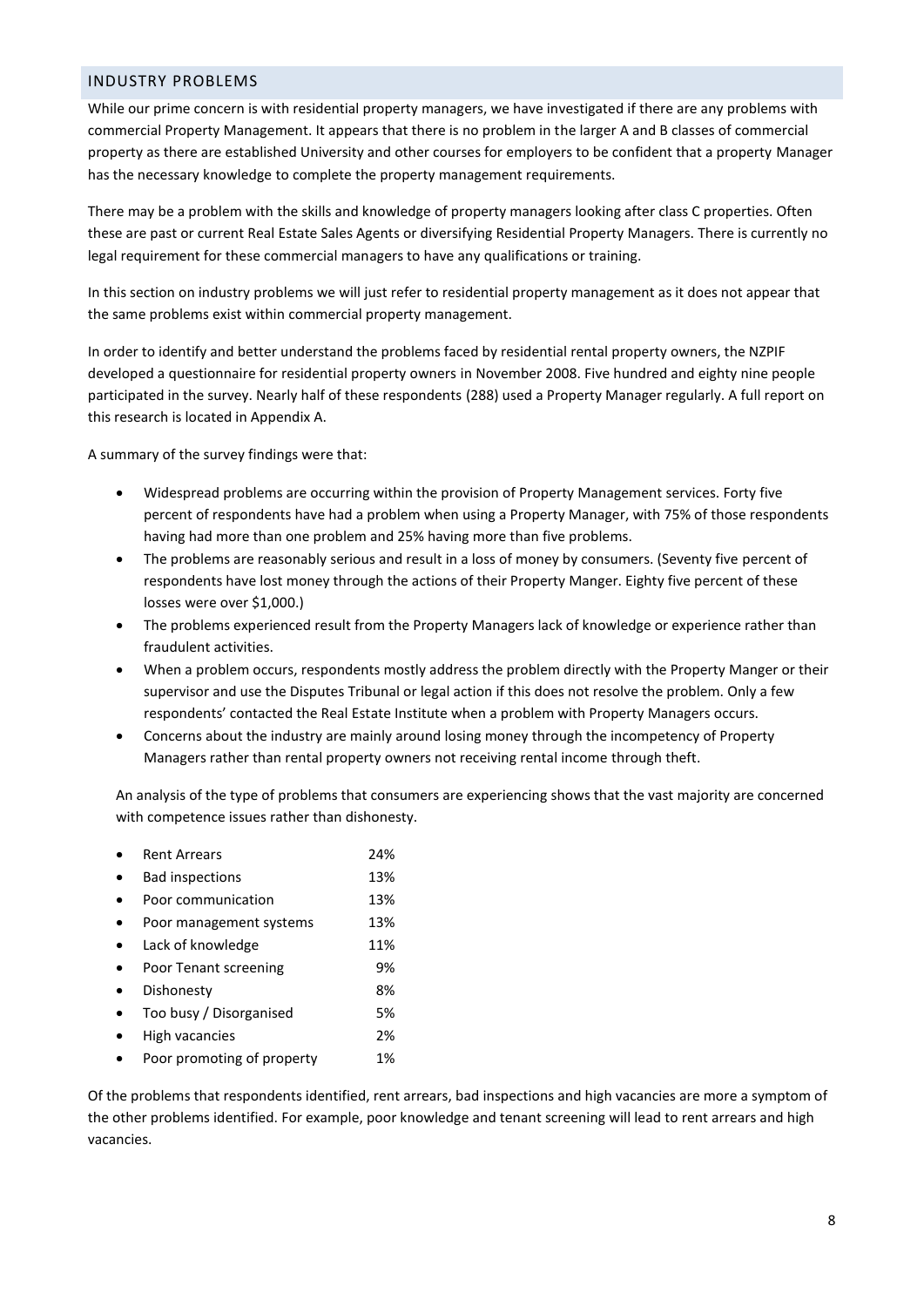An additional problem identified through the Rental Property Owners survey was a lack of consumer knowledge of where to go and what to do if they had a problem with their property manager.

Of the 175 respondents who have had problems with property management services, 137 (78%) did not find a solution to at least one of the problems. Most consumers (85.7%) who did resolve the problem spoke to their Property Manager. Thirty two percent spoke to the Property Manager's Supervisor (if they had one) and 19% spoke to other investors' to find a solution to the problem.

Nine percent took their problem to the Disputes Tribunal, 5.2% used a lawyer and 3.2% took court action to resolve the problem. Only 2.6% of respondents contacted the Real Estate Institute regarding their problem. Although not covered in the survey, this may be because consumers associate the Real Estate Institute with Real Estate Sales rather than Property Management.

In addition to causing great harm to individual consumers, the lack of Property Management skills and knowledge is also causing problems for tenants and Government.

A Tenants rental property is their home and the standard of property management that they receive has a large impact on their quality of life. Although we have not researched the problem, we believe that if rental property owners are experiencing significant problems through their Property Managers lack of knowledge, then this is also likely to be negatively impacting on tenants as well.

The lack of Property Management knowledge, specifically around the RTA, will also be impacting on Tenancy Mediation and Tenancy Tribunal applications. Without an understanding of the RTA and how to effectively manage rental properties and tenants, the number of Tenancy mediation and Tribunal hearings is likely to be higher than it should be. Despite funding from interest collected on bond deposits and application fees, the excessive use of dispute resolution services will undoubtedly be having a negative impact on Government resources and expenditure. A reduction in applications will also improve the timeliness of getting hearings, which will benefit both landlords and tenants.

To conclude, we believe that there are problems with the supply of property management services and that these problems are causing significant harm to consumers, including lost revenue. We do not believe that the existing industry structure can remedy the problem itself. If there is to be industry regulation then it needs to correctly address the problem which we view as a complete lack of suitable education. Any regulation needs to be at an appropriate level as increasing levels of regulation involves more cost and can cause further problems such as restricting people from entering the industry. We believe that any regulation needs to focus primarily on improving the educational standards of property managers in New Zealand.

#### SPECIALISED EDUCATION FOR NEW ZEALAND PROPERTY MANAGERS

The NZPIF Survey demonstrated that the problems consumers were experiencing were due to a lack of Property Managers competency, which is likely explained through an almost complete lack in the availability of specialised training.

There are currently no requirements for Property Managers in New Zealand to have any knowledge of the RTA or their required tasks and duties before taking over the responsibility of consumers high worth investment assets. The NZPIF believes that this situation is the largest contributor to problems within the industry.

The majority of Property Managers either establish themselves as an independent property manager or align themselves with a real estate agency. Those aligned to the REINZ must complete the REINZ salespersons certificate, however this certificate does not provide them with the information they need to even remotely equip them to operate as a property manager.

Under the current REINZ structure, Property Managers must complete a Real Estate Salespersons course to receive a certificate in Real estate. The core compulsory units involved are: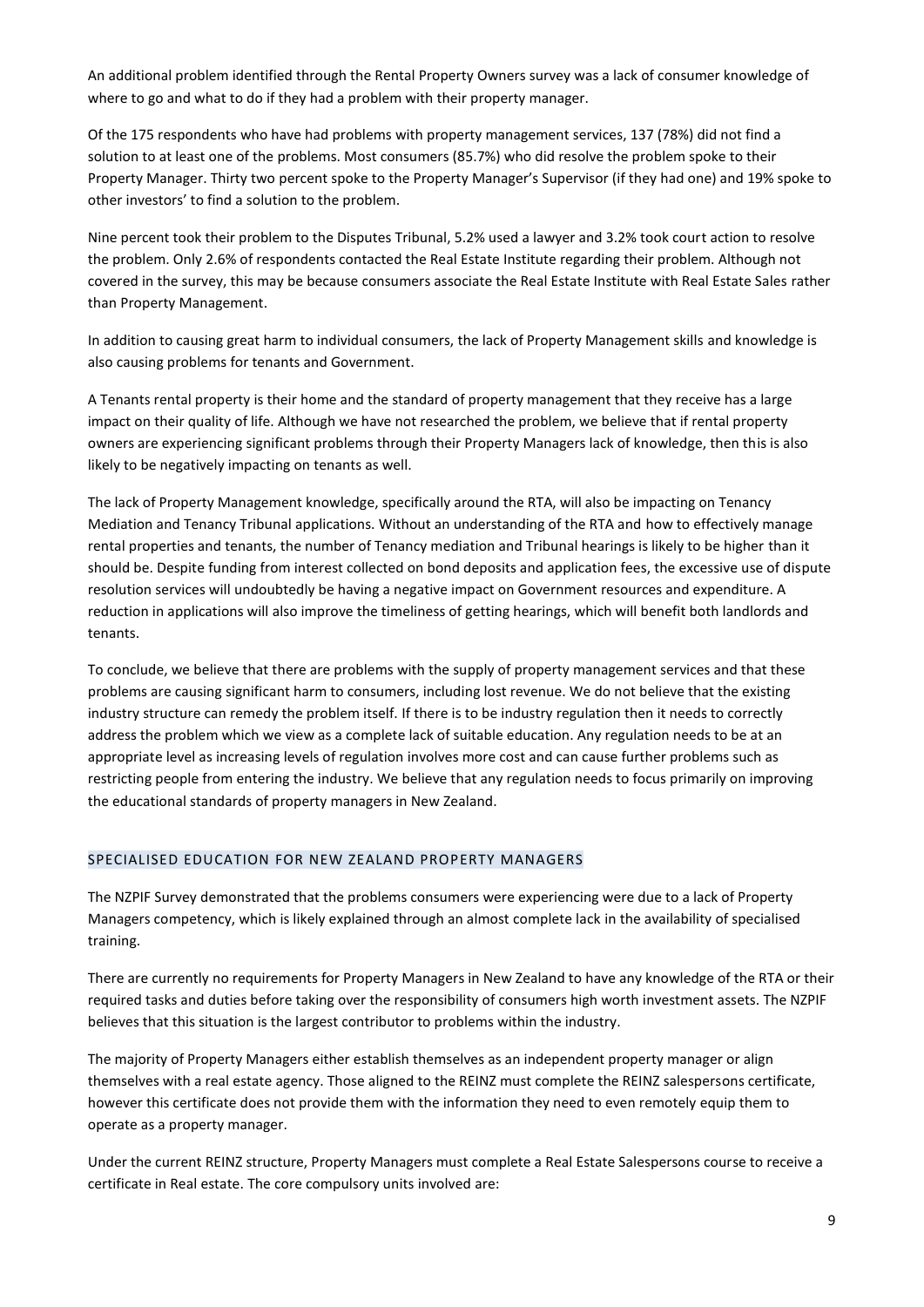- Prepare condition and redevelopment potential reports for potential vendors and purchasers
- Demonstrate knowledge and use of listing form and of appraising property
- Develop marketing plans for real estate, qualify purchasers, and present properties for sale
- Demonstrate understanding of legal matters affecting real estate salespersons and property managers
- Demonstrate knowledge of basic real estate marketing
- Demonstrate knowledge of building styles, methods, and materials

None of these core compulsory units are directly related to property management and emphasise the disassociated way that property management is currently treated under a Real Estate Sales structure.

Some of the larger Real Estate agencies have in-house training, however it is not known how widespread this practice is or how thorough the in-house training is.

Property Managers (and indirectly their consumers) deserve dedicated education and qualifications.

Respondents to the NZPIF survey expressed a widespread view that a lack of knowledge and systems was more prevalent with Real Estate aligned property managers, suggesting that the level of property management in-house training was low. It appears that most Real Estate aligned property managers learn on the job as they go, which is not a satisfactory situation for consumers.

There is currently no requirement for independent property managers to obtain any training on the requirements of or how to operate as a property manager before establishing themselves in the marketplace. Some of the larger independent companies or franchises have in-house training, but similar to real estate aligned managers, there is no way of knowing how comprehensive or accurate this in-house training is.

From the results of the NZPIF survey, a lack of knowledge by property managers would appear to be the largest problem that consumers face. It makes it difficult for consumers to determine who is competent to be a property manager let alone who would be good at the job. This lack of knowledge and skills by property managers is leading to consumers receiving poor service provision and losing money through the inadequate actions of property managers.

The scale of the problems that consumers face indicates that a large proportion of Property Managers in New Zealand are not adequately trained to perform their duties to a required standard.

Only a limited number of courses exist for property managers to increase their performance knowledge. The current lack of courses indicates that there isn't sufficient demand for such courses because property managers do not believe they need extra training, do not believe the current training meets their needs or is too expensive.

The best single course of action to reduce problems faced by property management consumers is to improve the education system. A standard educational requirement for all Property Managers should be established, covering both Real Estate Agency aligned Property Managers and Independent Property Managers.

Establishing educational standards would also have the additional benefit of improving tenants' living standards and reducing government expenditure on Tenancy Mediation services and Tenancy Tribunal hearings.

# <span id="page-9-0"></span>REQUIRED TRAINING IMPROVEMENTS

The NZPIF survey into the problems that property management consumers are experiencing clearly identified a lack of adequate training as the prime problem. There is currently no requirement for any property management training, with the current course centred on real estate sales rather than property management.

The NZPIF believe that the problems experienced by consumers indicate that a complete restructuring of property management training requirements is necessary, dedicated to property management and not a sideline of real estate sales.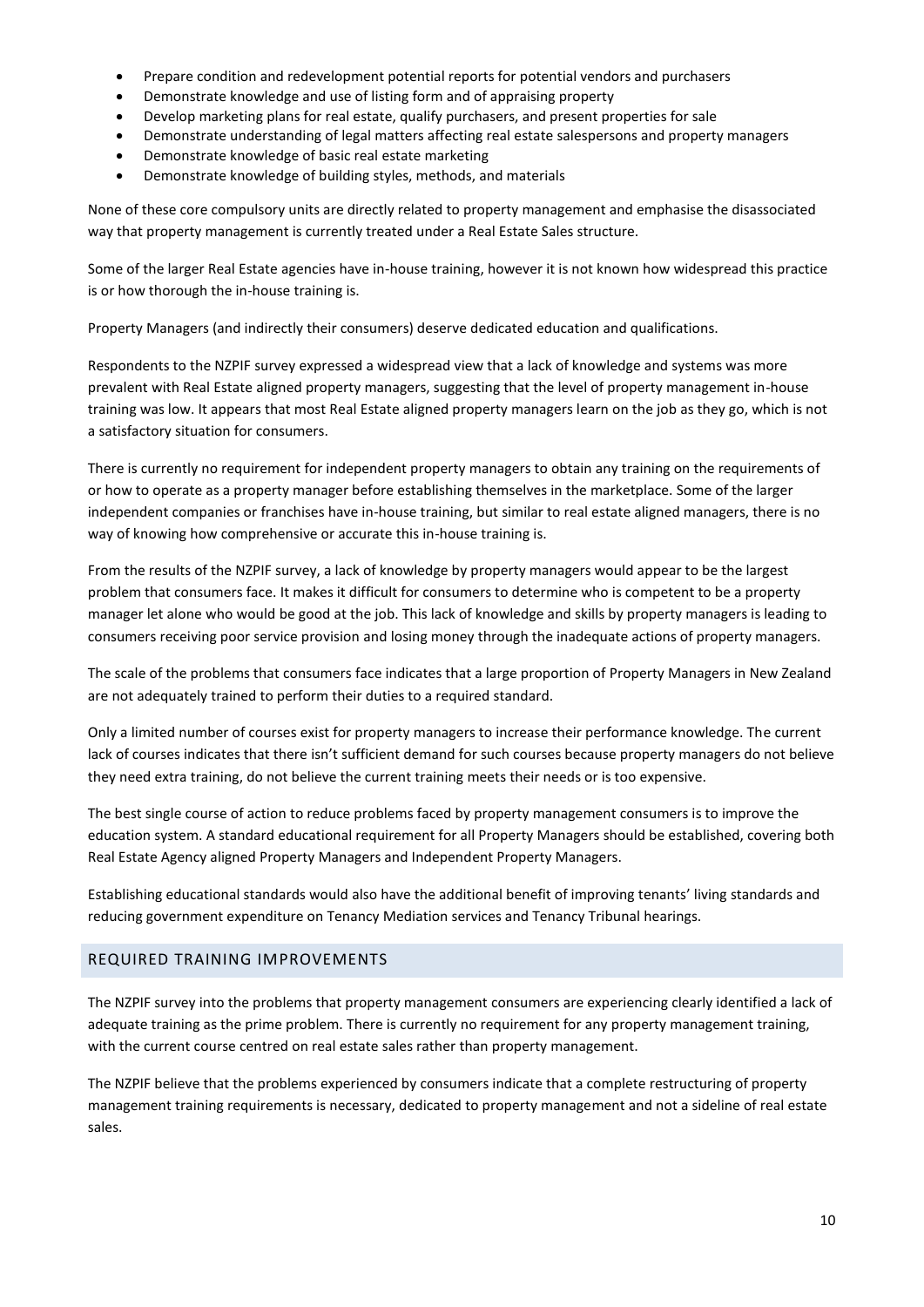This dedicated training needs to encompass all aspects of property management activities in order to significantly reduce the problems that consumers are facing.

The NZPIF has developed a draft syllabus (Appendix B) covering information under the following topics:

- Regulatory matters
- Business systems (including book-keeping and money handling)
- Market knowledge
- Promoting a Property To-let
- Selecting a tenant
- Starting the Tenancy
- Property Management
- Ending a tenancy
- When things go wrong with a tenancy
- Taking formal action to resolve problems
- Mediation
- **•** Tenancy Tribunal
- Enforcement

In order to address the problems that consumers are facing, property management training should focus on best practice actions to prevent problems occurring and good systems to improve efficiencies. In addition, training should also provide an overview of the industry and how to handle problems when they do occur.

An organisation should be appointed to define what the minimum educational standards for Property Managers should be and certify providers of Property Management courses. This organisation should also maintain a register of Property Managers to ensure that Property Managers are.

Property Management courses could be broken down to Units, which could be aligned around sub-sections of Property Management duties, such as letting, office systems, Tenancy management and Tenancy Tribunal hearings. This could allow for a level of training aimed at staff of larger property management companies who do not fulfil the entire property management function.

# <span id="page-10-0"></span>COMPULSORY VERSUS VOLUNTARY EDUCATION

Property management education should be compulsory as the current voluntary system is not working in the consumers' best interest. A compulsory system would raise the professionalism of all property managers, have the largest affect on reducing consumers problems and give consumers more confidence when selecting a property manager.

Compulsory education would provide a basic level standard, with no differentiation between Independent and Real Estate aligned property managers. This would greatly aid consumers when selecting a property manager.

In addition, compulsory education would enable the establishment of more courses through providing economies of scale that would reduce the risk of establishing courses while also reducing the cost of training for individual property managers. Lack of consumer demand and the associated financial risk is potentially a significant reason for the current lack of Property Management training courses.

An organisation should be appointed to define what the minimum educational standards for Property Managers should be and certify providers of Property Management courses.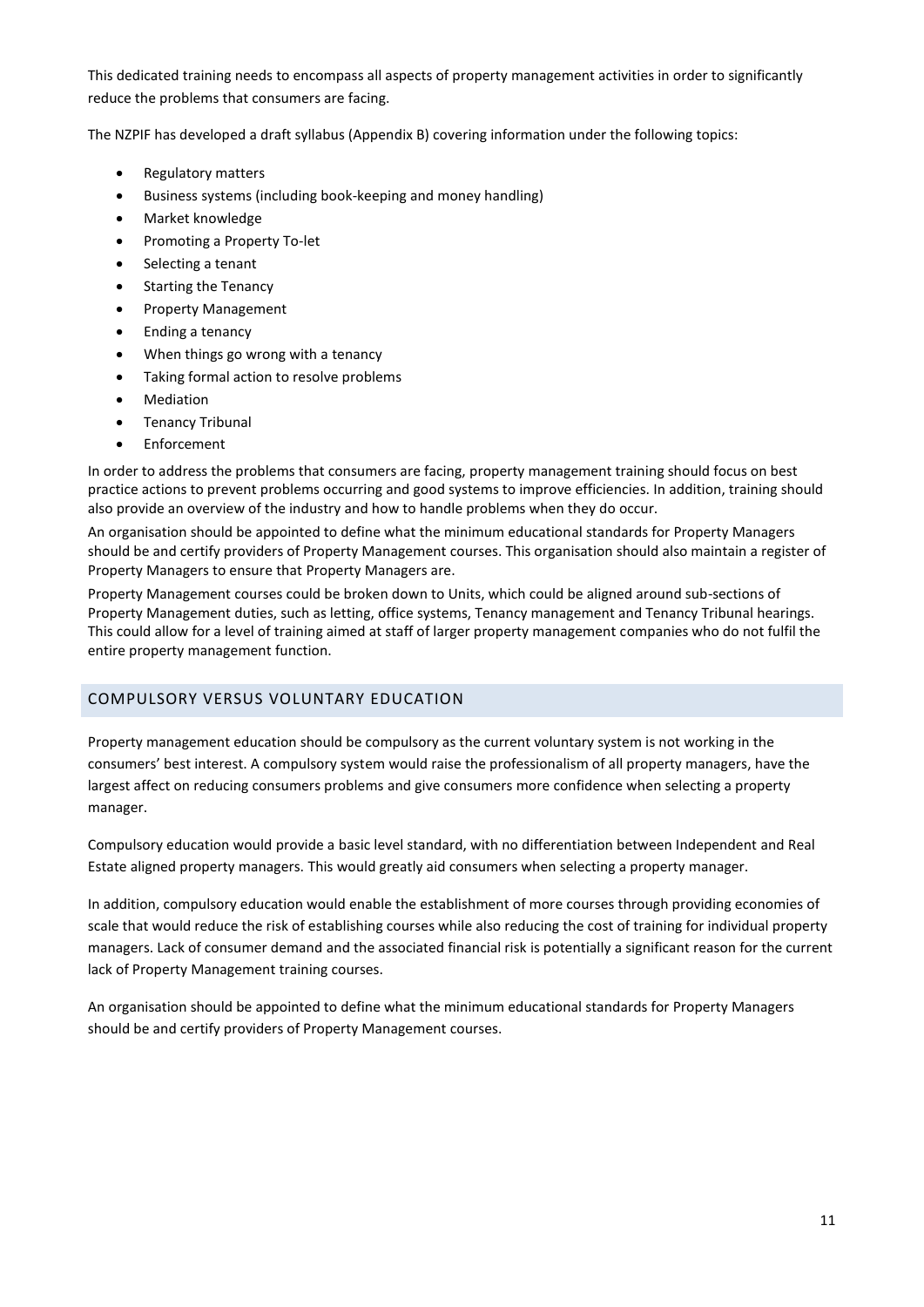# <span id="page-11-0"></span>POTENTIAL SOLUTIONS TO INDUSTRY PROBLEMS

The NZPIF have identified six goals that, if achieved, would provide the best solutions to the identified problems that consumers are currently facing when employing property management services.

- Raise the standard of property management education to protect consumers from experiencing problems and losing money
- Provide equality of regulations across all property management types
- Provide individuals with independent accreditation as to their professional skills
- Minimise regulatory controls to essential areas for improvement
- Assist consumers in assessing Property Managers capabilities
- Improve consumer knowledge of their rights and access to problem resolution

The most significant factor in achieving these goals and protecting consumers is a complete overhaul of the property management education system. The most significant problems faced by consumers and the primary reason for them losing money are through the incompetence and ignorance of their property managers. As covered previously in this submission, we believe that the industry requires specific and dedicated training that is not associated in any way with real estate sales. (See appendix B for a draft syllabus of educational requirements)

While Property Managers deal with large sums of their clients' rental money income, fraudulent activities are very rare. We believe that a simple register of all Property Managers would be sufficient to discourage theft. We do not see the need for a compulsory Trust Account system and frequent audits, as this would be a complicated and expensive method that may not achieve the desired result. It is also likely that expensive regulations will force Property Managers with a small client base out of business, which would not be in consumers' best interest.

The Property managers' register should be linked to training requirements and an annual practising certificate. This would also provide a simple method of contact to advise property managers of any regulatory or market changes, plus communication with Government departments. This would be beneficial to all industry stakeholders.

As we have not identified significant industry problems, we do not see a need for a stand alone complaints and disciplinary system for property managers. We believe that existing methods of problem resolution, including informed direct communication between parties plus the Disputes Tribunal if agreement cannot be achieved, are sufficient for the vast majority of cases. They are an existing and cost effective method of problem resolution.

The NZPIF does believe that awareness by consumers of their rights and access to problem resolution options needs to be improved. We believe that a national consumer information centre should be developed to provide consumers with advice via a website, with individual cases being handled through email and telephone contact. The aim would be to improve consumers' awareness of their rights and expectations to allow them to encage in an informed manner with their property manager. Information would also be made available to consumers of dispute resolution options available to them and steps they must take if direct communication with their property manager fails to address the problems they are experiencing.

Other measures such as Trust Accounts, regular Trust Account Audits, compulsory Professional Indemnity and Client Money Protection Insurance cover and Code of Ethics can be introduced on a voluntary basis through membership of an industry group, such as the IPMA or REINZ.

# <span id="page-11-1"></span>BENEFITS OF A PROPERTY MANAGERS REGISTER

The NZPIF believes that a register of Property Managers will have a positive effect for consumers, property managers, Government and tenants.

Tenants will benefit from a register as it will discourage uninformed and incompetent managers from looking after their homes, leading to more professional management and a better lifestyle.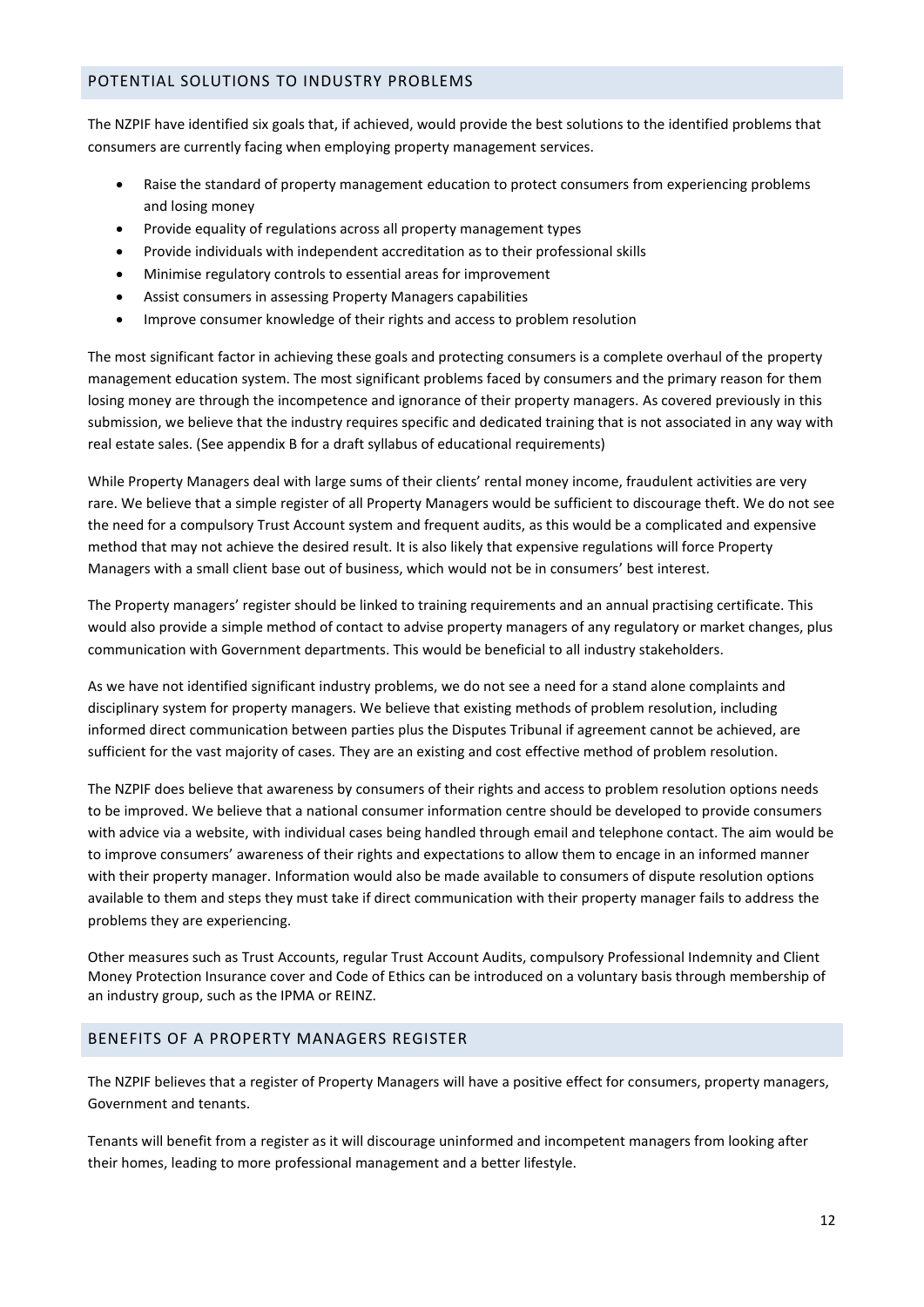With all their records held on a register, it will be easier for consumers to locate a property manager should they abscond with their rental income.

Property Managers will benefit from the register as they will receive information from the NZPIF to help keep them up-to-date with regulatory changes and best practice techniques in how to be a better Property Manager. The NZPIF will also be able to keep managers current with proposed industry changes, giving managers an opportunity for input before any changes become law.

Government will benefit as they will have a system for communicating with property managers which can help them receive important feedback on proposed regulations on problems affecting the industry. They will also be able to easily inform property managers of regulatory changes in an efficient and timely manner.

# <span id="page-12-0"></span>CONSEQUENCES OF NOT REGISTERING AS A PROPERTY MANAGER

In order for the register to operate successfully, there needs to be a consequence for any Property Manager who does not obtain the correct educational and certification requirements.

There should be an appropriate fine applied to any person operating as a property manager who has not undertaken the designated education or registered themselves as a property manager.

#### <span id="page-12-1"></span>COST BENEFIT ANALYSIS FOR INDUSTRY SOLUTIONS

The benefit to consumers of increasing Property Management educational standards would be higher than the cost of obtaining and maintaining these standards. Property Managers would be better off financially through better training and there would be lower government spending on DBH mediation services and the Tenancy Tribunal from problems caused by badly informed property Managers.

An appropriate educational course can be provided for between \$600 and \$1,000. This would be a considerable saving on the current cost of studying to become a Real Estate Sales Person, which costs over \$2,000 and has only minimal Property Management content.

Through standardised and targeted education, Property Managers would receive a high quality education that would be less than the annual management fee from just one average New Zealand rental property. This would be a one off fee ensuring they have minimal knowledge to undertake Property Management activities for clients.

With an increased knowledge of the RTA and better business practises, we estimate that existing Property Managers would save an average two hours per week through better efficiencies. At \$50 per hour, Managers would effectively save nearly \$5,000 in lost productivity that they would otherwise lose without the higher level of training.

In order to operate a registration system, continuing education program and Consumer Information Centre, Property Managers would be charged an annual registration fee of approximately \$200 per year.

Assuming an average of 80 properties per Property Manager, registration fees could potentially add \$3.12 a year to the cost of each rental property. This cost is likely to be passed on to the Rental Property Owner. At \$3.12 a year, this will represent a low cost to the rental Property Owner for a significant improvement in the service they will receive from their Property Manager and a system for hearing their complaints should they experience a problem.

In addition, REINZ Property Managers would see a reduction in their regulatory compliance costs, meaning there should be no extra cost burden for owners who currently use a REINZ Property Manager.

The Tenancy Tribunal holds approximately 40,000 hearings per year, with 90% of applications (36,000) being made by Landlord's and 80% of these (28,800) being for rent arrears and damage to rental property. With this in mind, a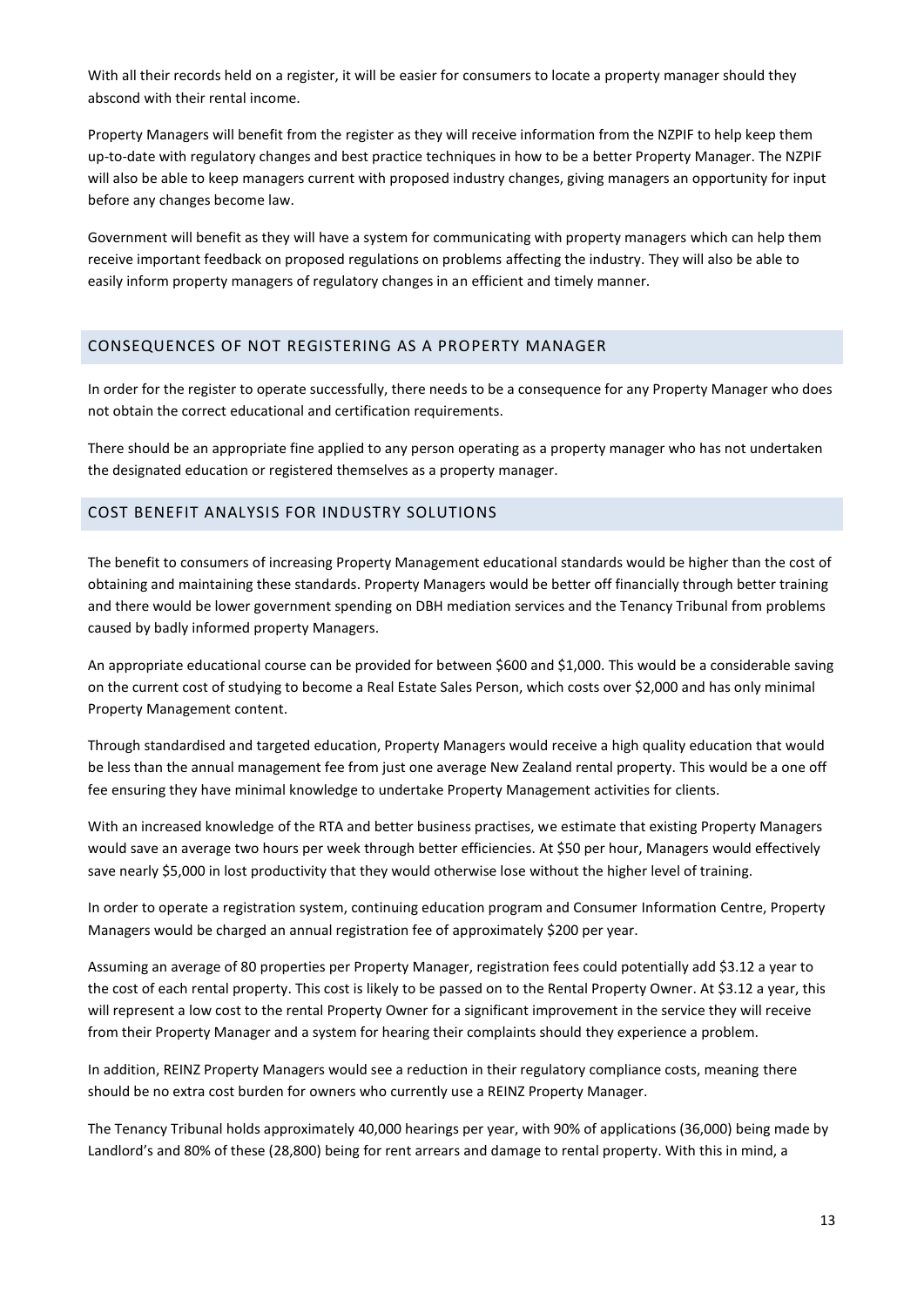significant proportion of Property Management training will be concerned with tenant selection, reference checking, rental payments and property inspections in order to reduce the number of Tribunal applications.

Assuming that Property Managers make up 30% of Tenancy Tribunal applications and targeted training reduces the number of applications they make by 20%, this would result in 1,730 fewer Tribunal hearings per year. Court time would be more available, hearings could be seen faster and there would be less Government spending on the Tenancy Tribunal and Mediation services.

To summarise, a registration scheme for Residential Property Managers that targets education and an information centre will be relatively inexpensive to operate but provide a high level of consumer and industry benefits.

#### <span id="page-13-0"></span>OPTIONS FOR AN ORGANISATION TO OVERSEE PROPERTY MANAGEMENT REGULATIONS

The NZPIF have identified four potential options for an organisation to oversee Property Management education course requirements, registrations and the Consumer Advise Centre. They are:

- The Real Estate Institute of NZ
- The Real Estate Agents Authority
- A new Property Managers Authority
- The NZ Property Investors Federation

#### <span id="page-13-1"></span>THE REAL ESTATE INSTITUTE OF NZ

We do not believe that the Institute would be an appropriate governing body for Property Managers. The prime concern of the Institute is with Real Estate sales, which has no connection with the management of rental property.

The only reason for the Institute to become the governing body would be the historical link they have through some property managers seeing benefit in being associated with a real Estate Agency.

We do not see this as a benefit for consumers as the REINZ has not shown a high level of commitment to the rental property industry in the past and are likely to continue having a greater interest in real estate sales.

While the NZPIF has a great respect for the REINZ and works with this organisation on many housing related issues, we do not believe that the REINZ would have the independence to adequately represent consumers' interests if they were to govern the Property Management industry.

Respondents to the NZPIF survey gave a clear impression that they did not want the REINZ to continue to have involvement with property managers.

#### <span id="page-13-2"></span>THE REAL ESTATE AGENTS AUTHORITY

The Real Estate Agents Authority has been established for the purpose of regulating the real estate sales industry and not the Rental property industry. While it is feasible that the Authority could establish a separate arm to oversee property management activities, we do not believe this is a good fit with the original intent of the Authority.

The Ministry of Justice does not have the relevant expertise of the rental property industry to efficiently develop and maintain educational requirements for the Property Management industry.

We believe that this is an excellent opportunity for all property managers (Independent and Real Estate aligned) to be included under the same regulations and separated from Real Estate Sales once and for all. Having the REAA govern property managers would not allow this.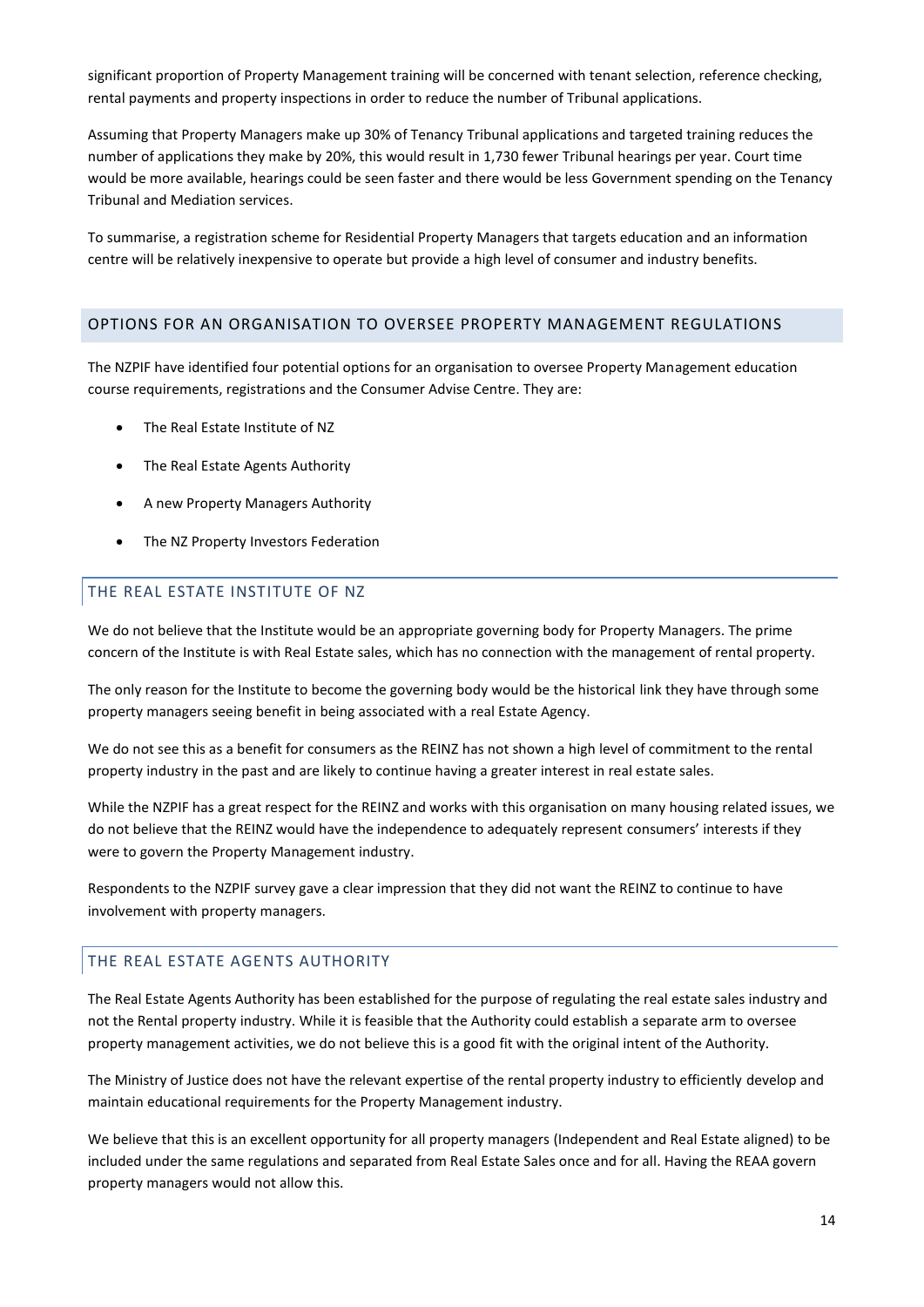# <span id="page-14-0"></span>A NEW PROPERTY MANAGERS AUTHORITY

The establishment of a new Authority specifically for Property Managers would enable a clear separation between the property management and real estate sales industries, which would be a real benefit to property management consumers.

A Government appointed Authority or existing Government department would have the independence to introduce initiatives that would benefit consumers. However a new Authority may not have the relevant expertise of the rental property industry to efficiently develop and maintain educational requirements for the Property Management industry.

In addition, Government Authorities tend to have more administrative requirements than industry bodies, making them less responsive and more expensive to operate. In the current economic environment, many Government agencies are looking to reduce their costs rather than taking on additional costs.

There is also a risk that lobby groups from various industry stakeholders may gain changes that are potentially not in the best interest of the industry overall.

# <span id="page-14-1"></span>THE NZ PROPERTY INVESTORS FEDERATION

We believe that the NZPIF is in the best position to provide a governance structure to any regulation deemed beneficial to consumers following the Ministry of Justice review of property management regulations.

We believe that it is usually best for an industry to govern itself and the NZPIF offers a unique and beneficial aspect to self governance. The Federation already represents both the consumer and some of the suppliers within the property management industry. As such we have an established interest in seeing that any regulations are balanced and will be in the best interest of both main parties and the industry overall.

The Federation has a well established interest in the rental market industry and has built up a reputation of professionalism and bipartisanism in working with different industry stakeholders. These include rental property owners, tenants, Property Managers, Government departments, Government and all political parties.

While we acknowledge that there are problems in the provision of property management services, our research has identified the prime cause of the problems and how solutions can be efficiently and cost effectively introduced in a targeted manner for the benefit of all parties. It is in our members' best interest for any required regulations to be appropriately introduced so that their costs are kept to a minimum. We appreciate that excessive regulation is expensive, with the cost likely to be passed onto rental property owners and potentially limiting the supply of property managers which would also place upward pressure on property management fees.

We view education as the prime solution to existing problems that property management consumers are currently facing. The NZPIF has a wealth of knowledge in this area as educating self managing rental property owners is an existing prime function of the NZPIF and affiliated associations around the country.

The NZPIF and affiliated Associations have a wealth of rental market knowledge among its participants. This includes rental property managers, property market commentators and authors, owner-managers, property legal experts, RTA specialists and business owners. This combined pool of talent is in the best position to identify appropriate educational requirements for property managers and develop ongoing improvements to the syllabus that will greatly enhance consumer benefits as well as helping property managers to more effectively and efficiently perform their duties to a higher standard.

Through the NZPIF providing governance to all property managers rather than just independents, the industry will have one organisation overseeing all managers of rental property in New Zealand. This will include owner managers, real estate aligned property managers and independent managers. This will lead to better communication and consistency in the provision of rental property accommodation.

As an industry body, the NZPIF will be efficient in operating a governance function for property managers, with a simple structure and having the benefit of a knowledge base and established industry relationships. These efficiencies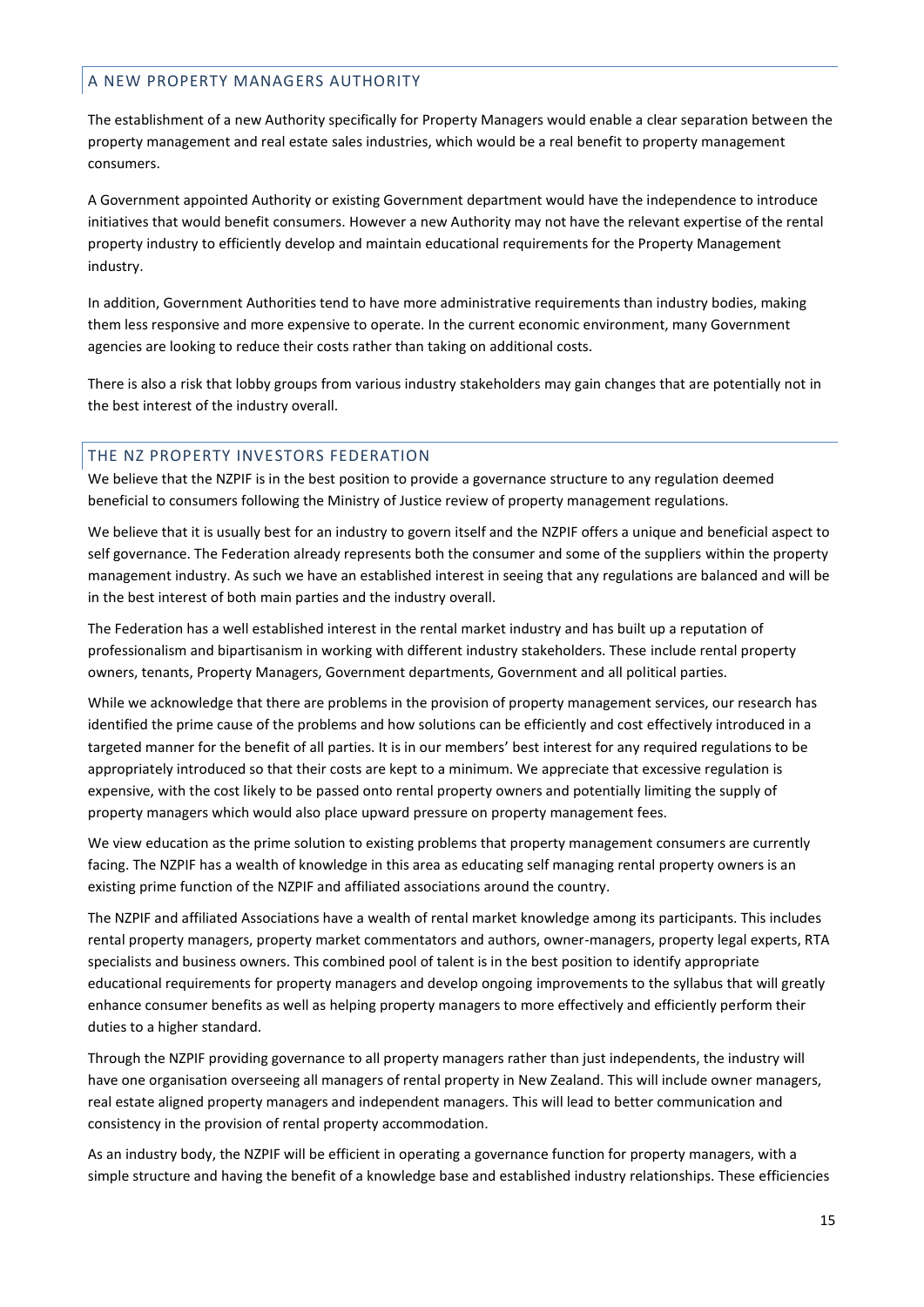will make the NZPIF cost effective and highly responsive to the requirements of both consumers and suppliers of property management functions. This will be in the best interest of both consumers and property managers.

The NZPIF would be able to operate the governance structure without the need for ongoing government funds to support its operation.

The following is an organisation structure for how improved educational standards and an advice centre would fit into the NZPIF's existing structure.



#### <span id="page-15-0"></span>RECOMENDATION

The NZPIF recommends that:

- No change is made to the regulation of commercial property managers.
- A dedicated educational curriculum for Residential property managers is established.
- Educational requirements are made compulsory along with a register of property managers.
- An Information Centre for residential property management consumers is established.
- The NZPIF is appointed as the governing body for establishing property management educational requirements, a consumer advice centre and a register of residential property managers.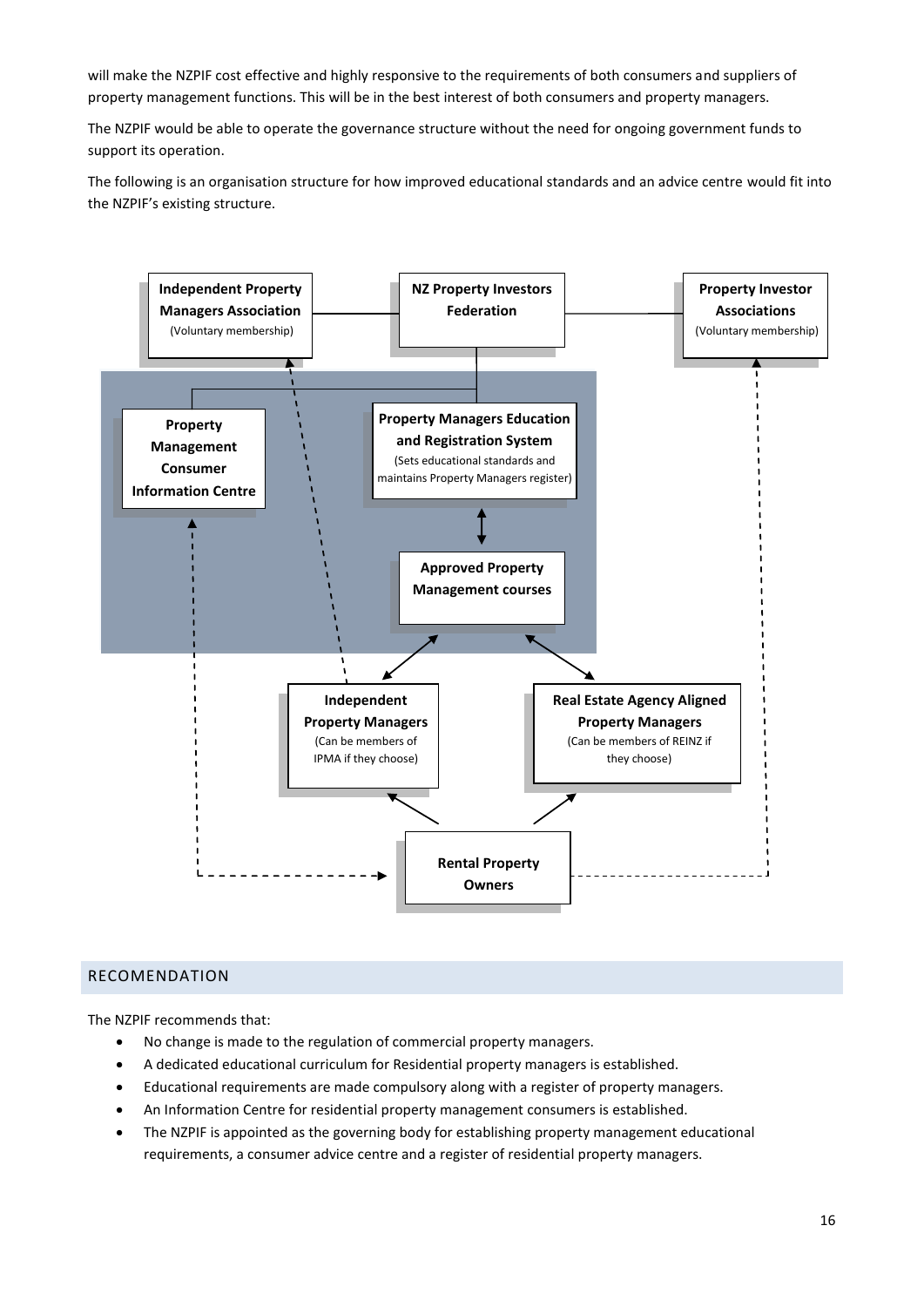### <span id="page-16-0"></span>SUMMARY

We do not believe that Property Managers, their clients or the Rental Property Industry has been well served through REINZ Property Managers being included under the Real Estate Agents Act. The Review provides an excellent opportunity to separate these two divergent activities completely.

Residential and Commercial Property Management Activities are completely unrelated. Commercial property managers have an established educational curriculum and perform duties quite removed from residential property managers. Consumers of commercial property management services do not appear to be experiencing any significant problems that would require a change in regulations.

From surveying rental property owners, it is evident that residential rental property owners who use property management services are facing significant problems which are causing a loss of funds in the majority of cases. The problems are primarily due to a lack of property managers' knowledge of the rental market, the RTA and property management systems.

Improving the educational requirements of property managers is seen as the most effective method of reducing consumers risk in terms of both efficacy and cost effectiveness.

A complete overhaul of the property management educational requirements is required, which needs to be applied to all property managers, independent and real estate agency aligned.

As voluntary acquisition of property management education has not worked to-date, it is felt that educational requirements should be mandatory. This will also lead to efficiencies and economies of scale in the development of dedicated property management education.

A governance structure should be established to oversee requirements of property management education and operate a register to ensure property managers comply with the requirements.

As the main problems that consumers face of property management services face are competency based, we do not see the need for higher levels of regulation such as compulsory trust accounts, certification boards, disciplinary hearings and expulsions. Existing remedies of effective communication between consumers and their property manager plus the disputes tribunal should be sufficient.

However it is apparent from the NZPIF survey of rental property owners that consumers need to be better informed of their rights, expectations and options for problem resolution. A centralised and nationwide advice centre should be established to help consumers with problems they are experiencing and offer guidance on problem resolution options available to them.

It is consistent to have one body that represents both private rental property owners and Property Managers, the two main groups who provide rental property services in New Zealand, as the governance organisation for property managers.

Through representing Private Rental Property Providers, who are Property Managers customers, the NZPIF have an interest in seeing that Property Managers act professionally and ethically. We also view the NZPIF as a better "fit" for Property Managers as we are already involved in the rental property industry. The RTA covers the Property Manager/Tenant relationship and the NZPIF would be in an excellent position to manage the Property Manager/Rental Property Owner relationship.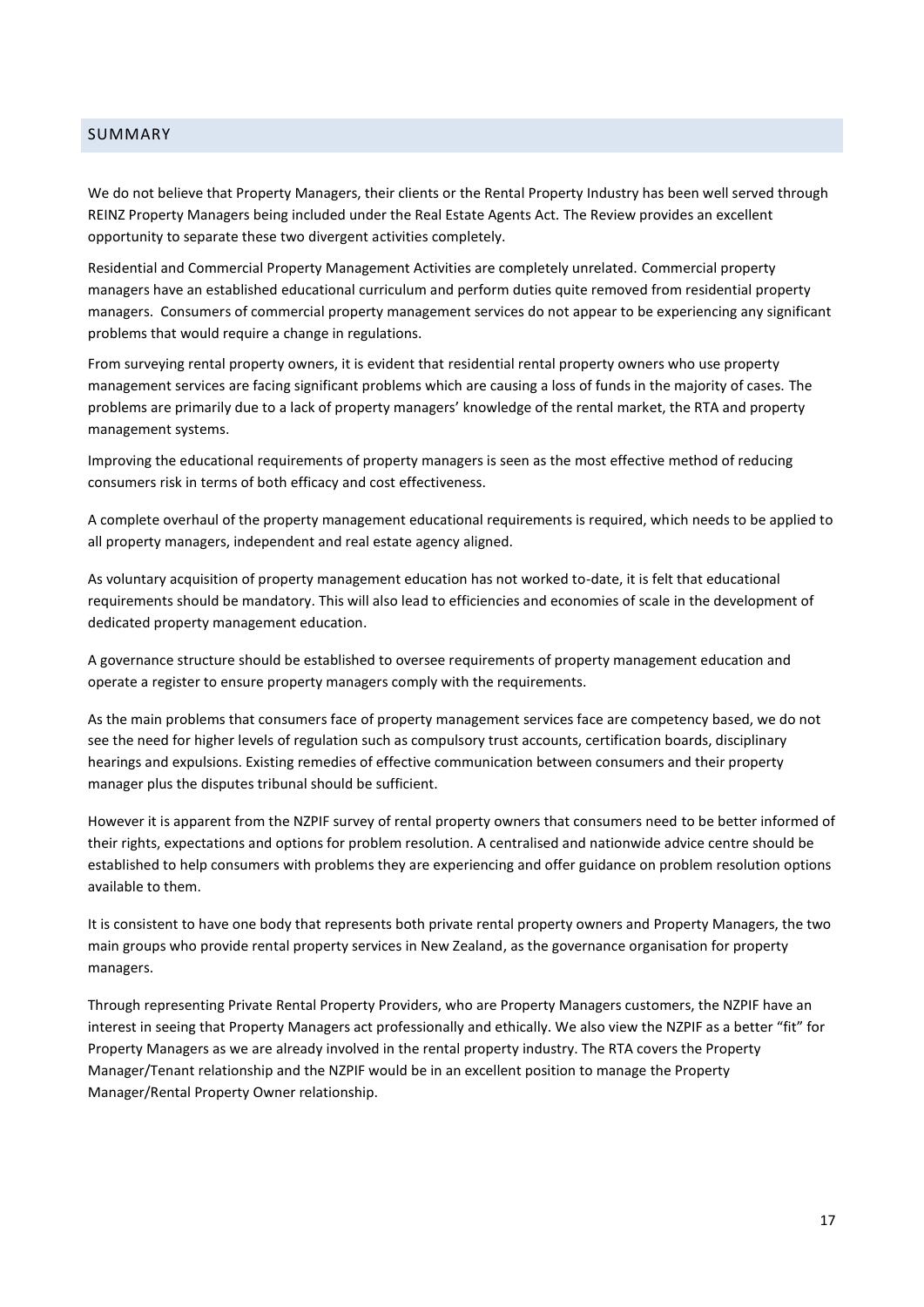<span id="page-17-0"></span>

# **NZPIF Survey of Rental Property Owners views on Property Managers**

Prepared by: Andrew King, Allan Storey and Thomas Chin,

5 December 2008

# **Introduction**

At a meeting between the NZ Property Investors Federation (NZPIF) and the Ministry of Justice Property Management Regulations review Team on 13 November 2008, it was decided that a web based survey of rental property owners would be the fastest and most detailed method to gain their opinions.

The survey was designed to answer the Review Teams primary requirement, which was to identify if consumers of property management services had any problems with the industry and the extent of those problems. It was also to identify a group of consumers who would be willing to be contacted by the Review Team to share their thoughts in more detail.

The NZPIF would also use the survey responses as a basis for their analysis of any problems within the industry and the development of proposals for how to best overcome these problems.

A questionnaire was developed and placed on the NZ Property Investors Federation website on Friday November 14. Property Investor Associations around the country were asked to email their members and advise them of the survey as soon as possible, inviting them to participate by Wednesday 19 November.

The following Associations contacted their members to advise them of the survey.

| Association |       | <b>No of Members</b> |
|-------------|-------|----------------------|
| Northland   |       | 119                  |
| Auckland    |       | 805                  |
| Waikato     |       | 236                  |
| Hawkes Bay  |       | 227                  |
| Manawatu    |       | 169                  |
| Nelson      |       | 119                  |
| West Coast  |       | 11                   |
| Canterbury  |       | 883                  |
| Otago       |       | 814                  |
|             | Total | 3.383                |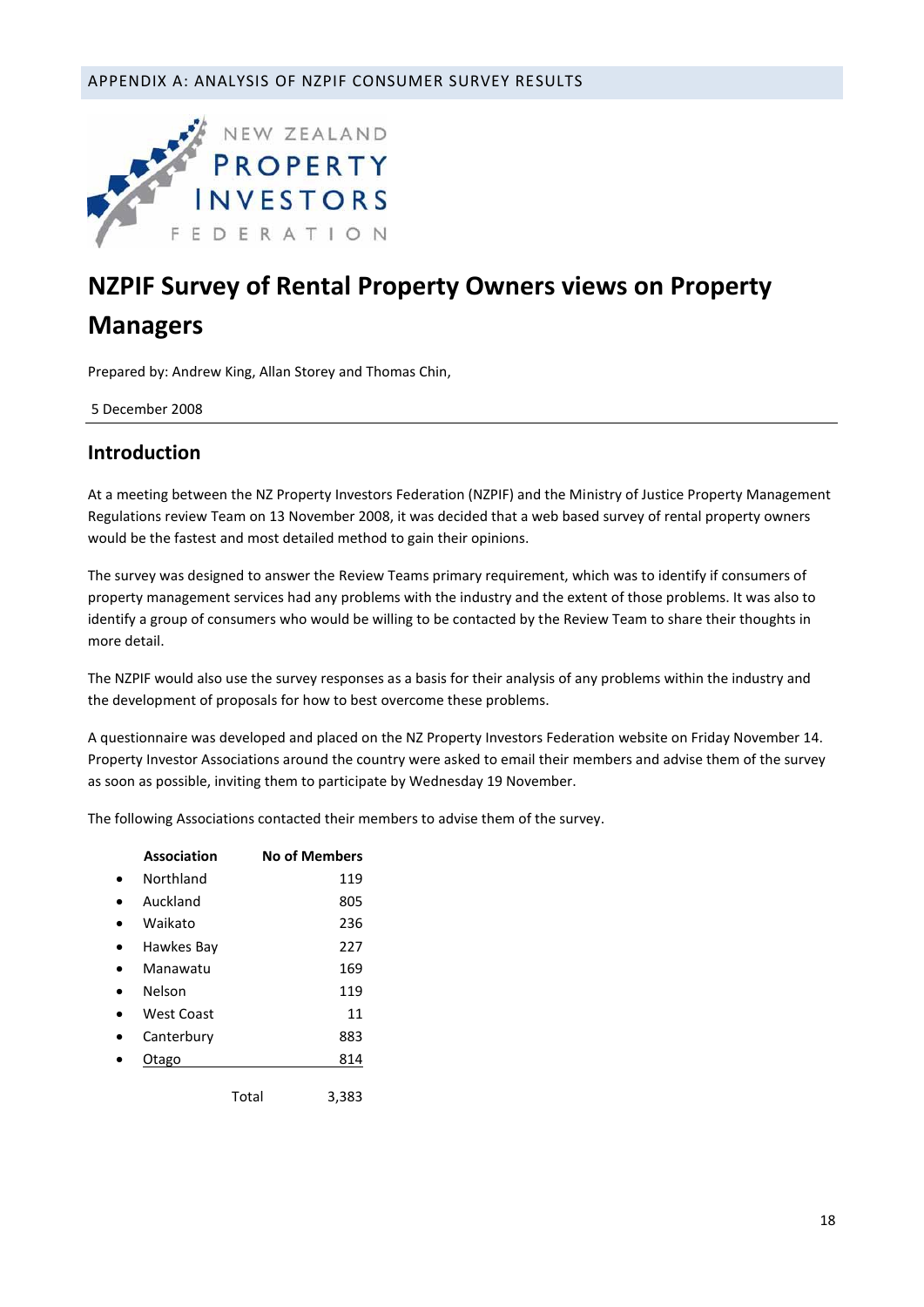A post was also placed on the Property Talk and Landlords web forums to seek the opinion of Rental Property owners who were not PIA members.

Five hundred and eighty nine people participated in the survey. Nearly half of these respondents (288) used a Property Manager regularly.

Eighty eight percent of respondents were members of a Property Investors Association. Of the 447 PIA members who answered, 237 regularly used a Property Manager, 80 used a Property Manager occasionally and 130 did not use a Property Manager.

From previous membership research we estimate that approximately 25% of PIA members (1,088) regularly use a Property Manager. This means that 21.9% of PIA members who use a property Manager regularly answered the questionnaire. This is a very high percentage, which gives a high degree of confidence that the responses to the survey are an accurate reflection of PIA members' opinions.

A large proportion of respondents (45%) have had a problem when using a Property Manager. Seventy five percent of respondents have had more than one problem and 25% have had more than five problems. This would indicate that there is a high occurrence of problems within the Property Management industry.

Forty four percent of respondents rated the problems they encountered as serious to extremely serious.

Seventy five percent of respondents have lost money through the actions of their Property Manger. Eighty five percent of these losses were over \$1,000.

These results indicate that there is a problem for consumers of property management services, with the problem being widespread and costing consumers a considerable amount of money.

An analysis of the type of problems that consumers are experiencing shows that the vast majority are concerned with competence issues rather than dishonesty.

| Rent Arrears               | 24% |
|----------------------------|-----|
| <b>Bad inspections</b>     | 13% |
| Poor communication         | 13% |
| Poor management systems    | 13% |
| Lack of knowledge          | 11% |
| Poor Tenant screening      | 9%  |
| Dishonesty                 | 8%  |
| Too busy / Disorganised    | 5%  |
| High vacancies             | 2%  |
| Poor promoting of property | 1%  |

Of the problems that respondents identified, rent arrears and high vacancies are more a symptom of the other problems identified. For example, poor knowledge and tenant screening will lead to high vacancies.

There was a trend towards respondents preferring independent Property Managers, as REINZ affiliated Managers were seen to have a conflict of interest and were less focussed on the property management industry. This trend was evident in the open ended questions number 8 and 19, asking to describe what problems respondents had experienced and what concerns they had about property management services plus improvements they would like to see.

When asked about their concerns about Property management, or aspects that could be improved on, most respondents referred to the actions Property Mangers should take rather than changes to the system itself.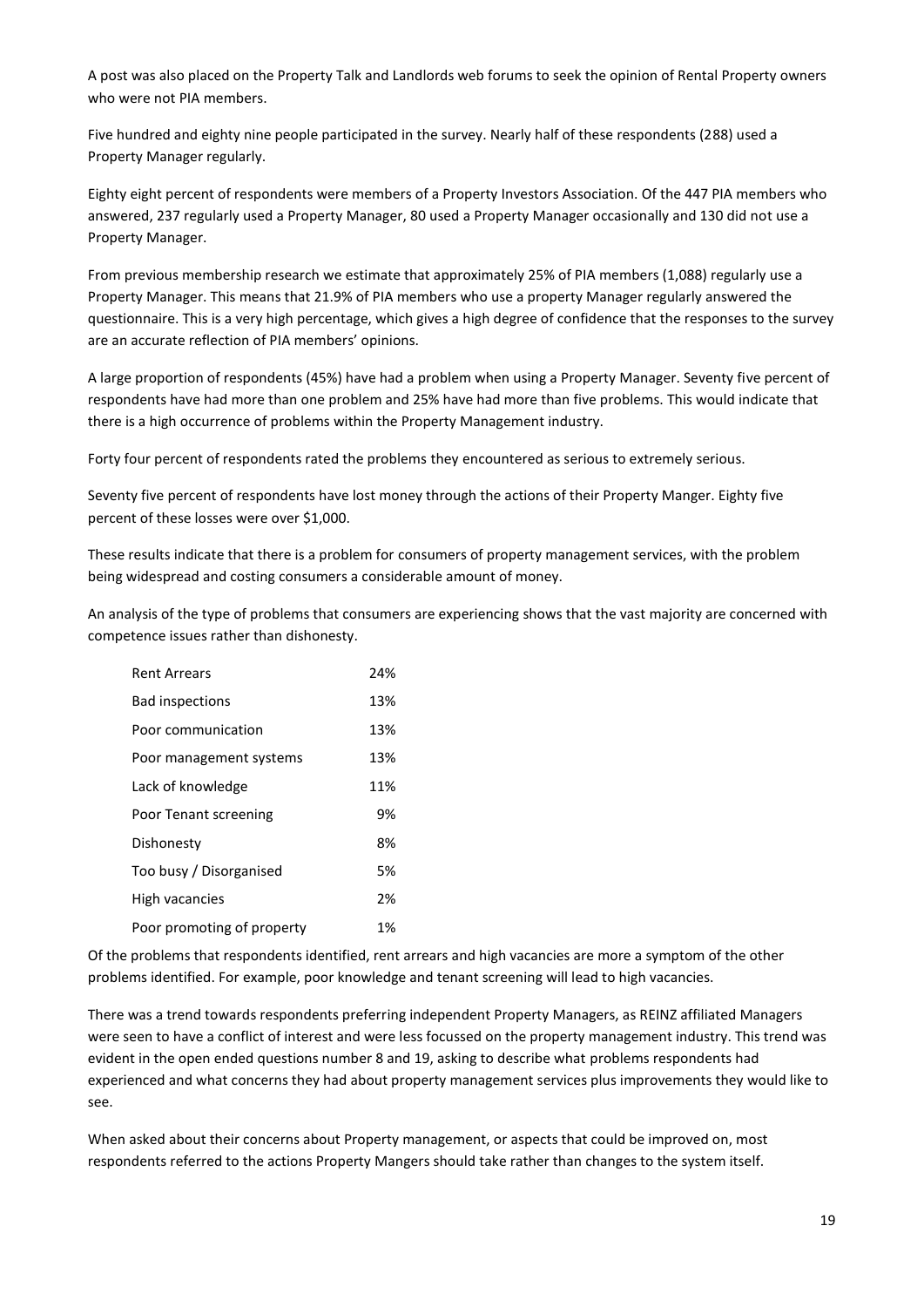Of those that did comment about industry matters and regulation, the most comments concerned qualifications and registration or certification. Thirty two (32) respondents where concerned with either qualifications, registration or both issues

The next highest number of responders (25) mentioned concerns with having any regulation under the REINZ. Only one respondent actually said that it would be better for the REINZ to regulate Property Managers.

Six respondents mentioned concerns with handling rent of which four said that Property Managers should be required to have a Trust account to handle rent money.

When problems occurred, around a third of the time the problem was resolved. Most consumers who resolved the problem (85.7%) spoke to their Property Manager. Thirty two percent spoke to the Property Manager's Supervisor (if they had one) and 19% spoke to other investors' to find a solution to the problem. Nine percent had to take the problem to the Disputes Tribunal, 5.2% used a lawyer and 3.2% took court action to resolve the problem. Only 2.6% of respondents contacted the Real Estate Institute regarding their problem. Although not covered in the survey, this may be because consumers associate the Real Estate Institute with Real Estate Sales Agents rather than Property Mangers.

Of the 175 respondents who have had problems with property management services, 137 (78%) did not find a solution to at least one of the problems. Of these 137 respondents, the majority of the time (71%) they stopped using the Property Manager and around 28% of the time they simply accepted the problem and continued to use the Manager.

# **Summary of findings**

Our analysis of the survey findings were that:

- Widespread problems are occurring within the provision of Property Management services.
- The problems are reasonably serious and result in a loss of money by consumers.
- The problems are a result of lack of knowledge or experience rather than fraudulent activities.
- When a problem occurs, respondents mostly address the problem directly with the Property Manger or their supervisor and use the Disputes Tribunal or legal action if this does not resolve the problem. Only a few respondents' contacted the Real Estate Institute when a problem with Property Managers occurs.
- Concerns about the industry are mainly around losing money through the incompetency of Property Managers rather than the Property Manger not paying over the consumer's rental income. However the risk of not receiving rental income was mentioned by a small number of respondents.
- There appears to be a preference among respondents for some form of certification or registration of Property Managers.
- There is a preference for Property Management services to be separated from the Real Estate Institute of NZ.
- There appears to be a desire from respondents for Property Managers to have better industry knowledge and training.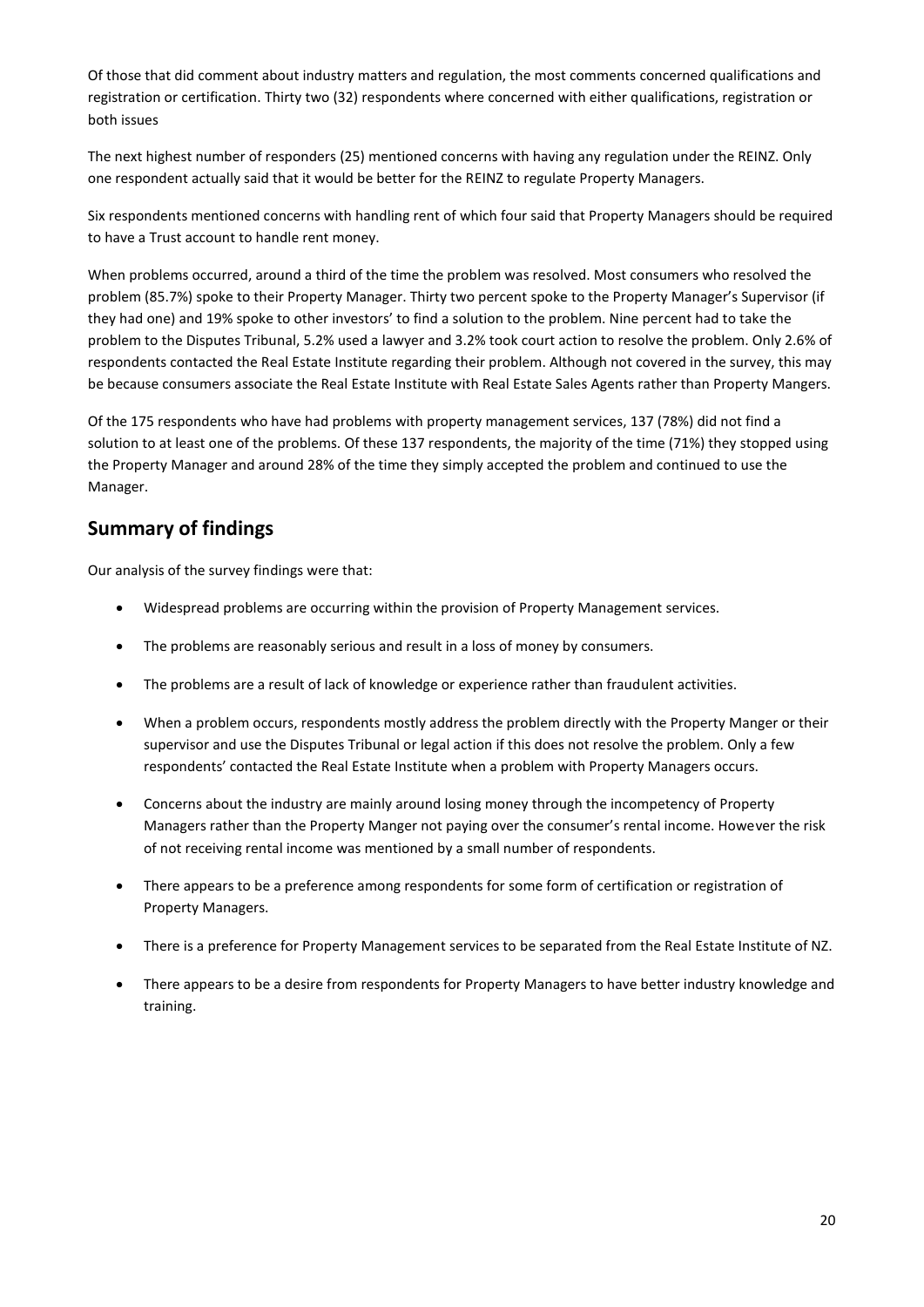# **Breakdown of questions and responses**

| Q <sub>1</sub>                                                |                         |                       |
|---------------------------------------------------------------|-------------------------|-----------------------|
| Do you use a Property Manager to manage your rental property? |                         |                       |
| <b>Answer Options</b>                                         | <b>Response Percent</b> | <b>Response Count</b> |
| Yes - Regularly                                               | 48.9%                   | 288                   |
| Yes - Occassionally                                           | 17.7%                   | 104                   |
| No                                                            | 33.4%                   | 197                   |
|                                                               | answered question       | 589                   |
|                                                               | skipped question        |                       |

# **Q2**

| For how many years have you regularly used a Property Manager to<br>manage your rental property? |                         |                       |
|--------------------------------------------------------------------------------------------------|-------------------------|-----------------------|
| <b>Answer Options</b>                                                                            | <b>Response Percent</b> | <b>Response Count</b> |
| Less than a year                                                                                 | 6.6%                    | 19                    |
| $1 - 2$ years                                                                                    | 18.9%                   | 54                    |
| $3 - 5$ years                                                                                    | 35.0%                   | 100                   |
| More than 5 years                                                                                | 39.5%                   | 113                   |
|                                                                                                  | answered question       | 286                   |
|                                                                                                  | skipped question        | 308                   |

# **Q3 for occasional users of Property Managers**

| <b>What Property Management services do you use?</b> |                         |                       |
|------------------------------------------------------|-------------------------|-----------------------|
| <b>Answer Options</b>                                | <b>Response Percent</b> | <b>Response Count</b> |
| Finding a Tenant                                     | 91.4%                   | 96                    |
| <b>Property Inspections</b>                          | 43.8%                   | 46                    |
| Estimate of market<br>rental price                   | 63.8%                   | 67                    |
| Other (please specify)                               | 18.1%                   | 19                    |
| answered question                                    |                         | 105                   |
|                                                      | skipped question        |                       |

21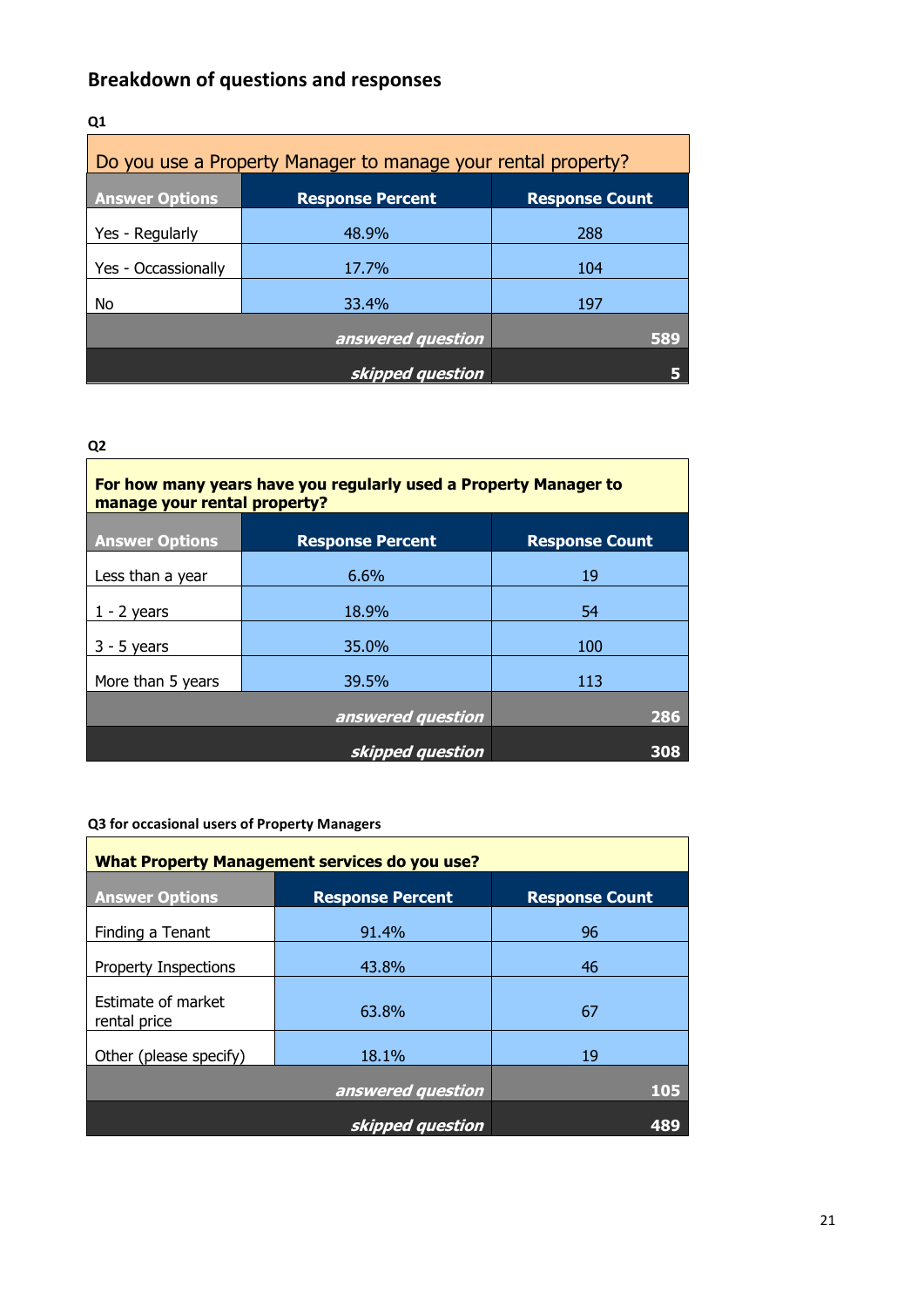#### **Q4 for occasional users of Property Managers**

| How often do you use a Property Manager |                         |                       |
|-----------------------------------------|-------------------------|-----------------------|
| <b>Answer</b><br><b>Options</b>         | <b>Response Percent</b> | <b>Response Count</b> |
| once every six<br>months                | 44.0%                   | 44                    |
| once a year                             | 24.0%                   | 24                    |
| less frequently                         | 32.0%                   | 32                    |
|                                         | answered question       | 100                   |
|                                         | skipped question        | 494                   |

# **Q5 For regular and occasional uses of Property Management services**

| Have you had any problems when using Property Management Services? |                         |                       |
|--------------------------------------------------------------------|-------------------------|-----------------------|
| <b>Answer</b><br><b>Options</b>                                    | <b>Response Percent</b> | <b>Response Count</b> |
| Yes                                                                | 45.5%                   | 175                   |
| No                                                                 | 54.5%                   | 210                   |
|                                                                    | answered question       | 385                   |
|                                                                    | skipped question        |                       |

| How often have you had problems? |                         |                       |
|----------------------------------|-------------------------|-----------------------|
| <b>Answer</b><br><b>Options</b>  | <b>Response Percent</b> | <b>Response Count</b> |
| once                             | 20.0%                   | 33                    |
| up to five<br>occasions          | 55.2%                   | 91                    |
| more than five<br>occasions      | 24.8%                   | 41                    |
|                                  | answered question       | 165                   |
|                                  | skipped question        | 429                   |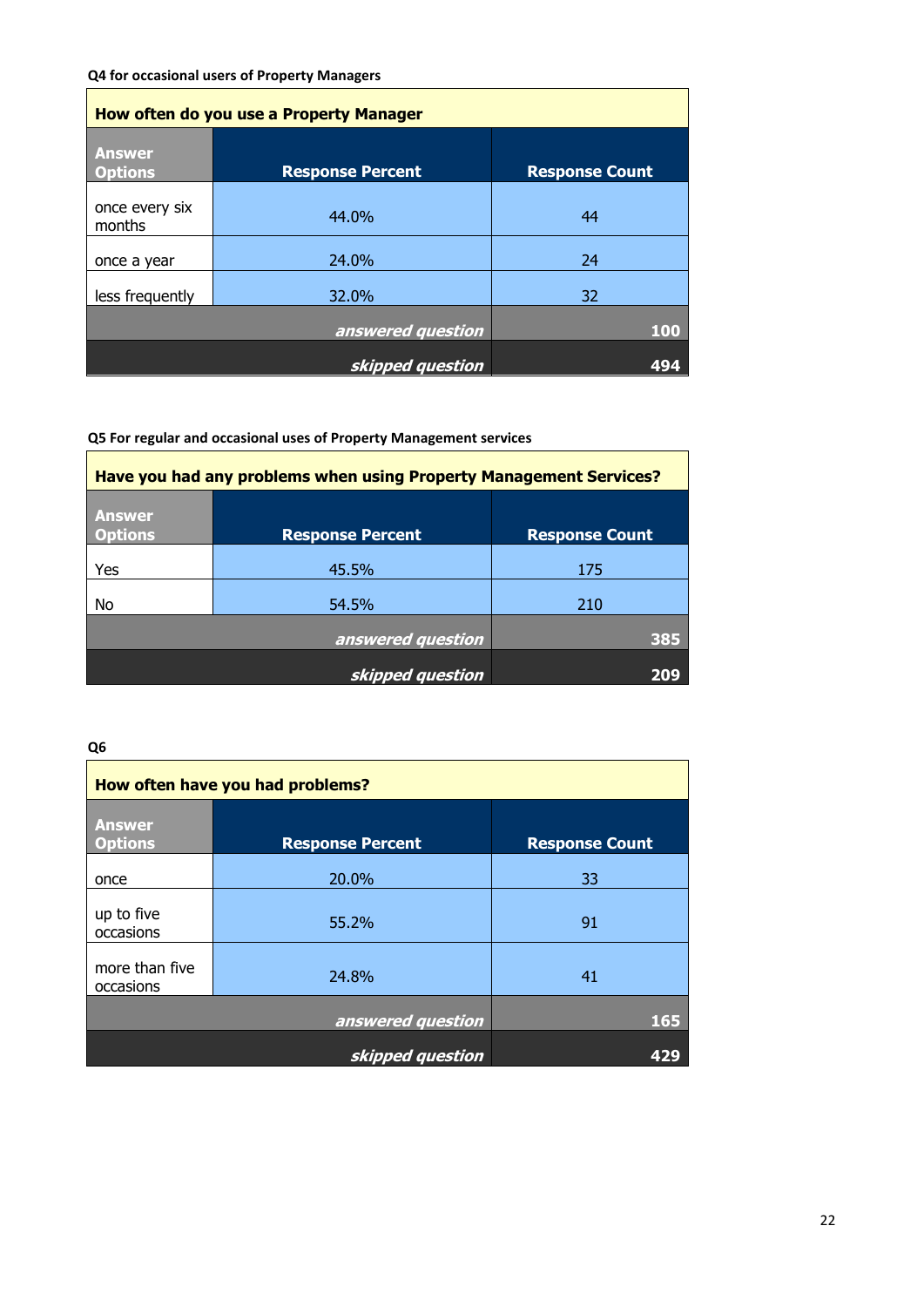| Q7                                                        |                         |                       |
|-----------------------------------------------------------|-------------------------|-----------------------|
| Overall rate how serious you believe these problems were: |                         |                       |
| <b>Answer</b><br><b>Options</b>                           | <b>Response Percent</b> | <b>Response Count</b> |
| Not serious                                               | 20.6%                   | 34                    |
| Quite serious                                             | 35.2%                   | 58                    |
| Serious                                                   | 24.2%                   | 40                    |
| Very serious                                              | 12.7%                   | 21                    |
| Extremely<br>serious                                      | 7.3%                    | 12                    |
| 165<br>answered question                                  |                         |                       |
|                                                           | skipped question        | 429                   |

# **Q8 describe the problems you have had**

See spreadsheet for a list of answers

# **Q9**

| Did you find solution(s) to the problem(s)? |                         |                       |
|---------------------------------------------|-------------------------|-----------------------|
| <b>Answer Options</b>                       | <b>Response Percent</b> | <b>Response Count</b> |
| Yes                                         | 33.9%                   | 56                    |
| Most of the time                            | 24.8%                   | 41                    |
| Some of the time                            | 23.0%                   | 38                    |
| No                                          | 18.2%                   | 30                    |
| answered question                           |                         | 165                   |
|                                             | skipped question        |                       |

23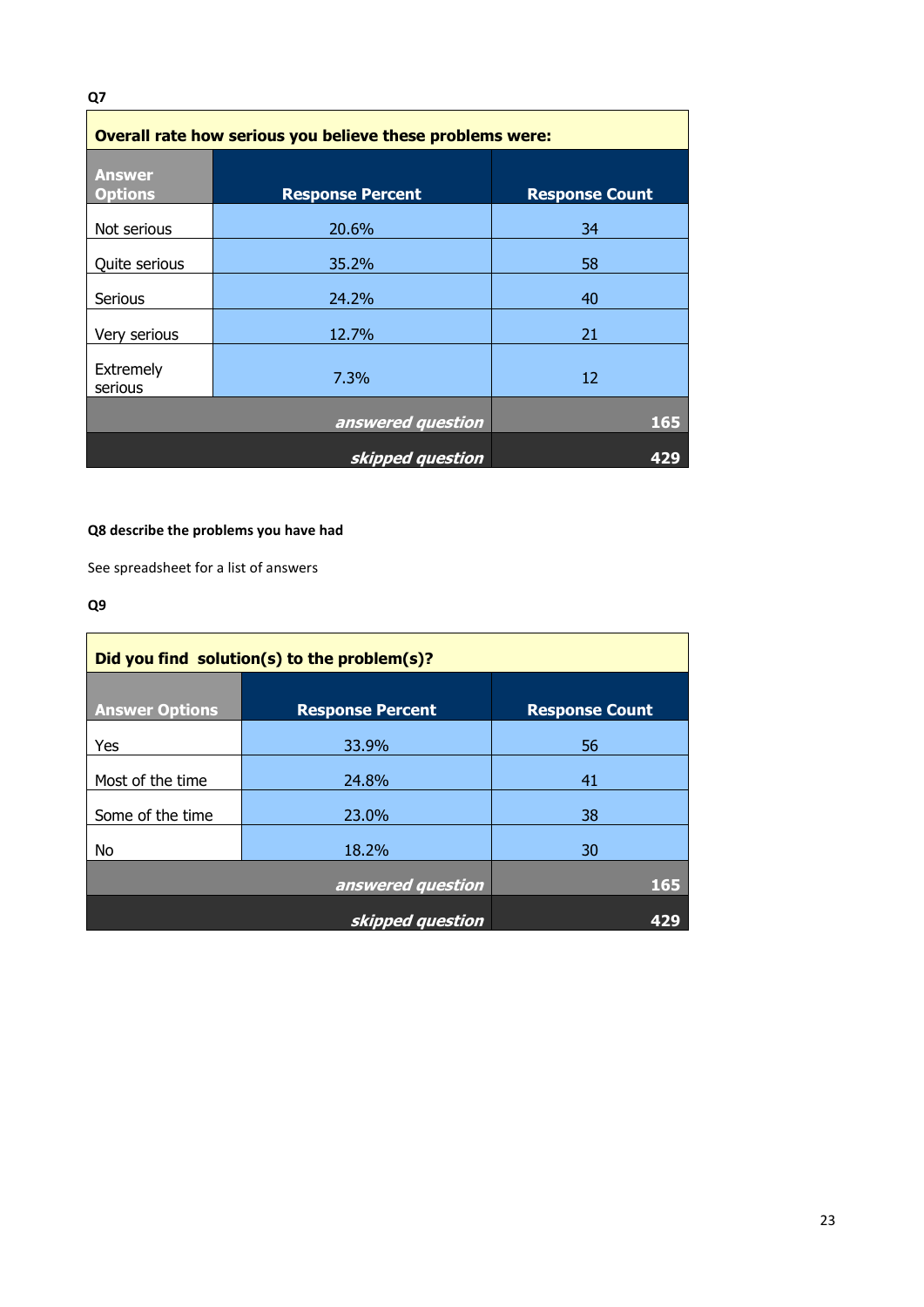| For those problems that were resolved did you: |                         |                       |
|------------------------------------------------|-------------------------|-----------------------|
| Indicate as many options as required:          |                         |                       |
| <b>Answer Options</b>                          | <b>Response Percent</b> | <b>Response Count</b> |
| Talk to the Property Manager(s)                | 85.7%                   | 132                   |
| Talk to the Property Managers' supervisor(s)   | 32.5%                   | 50                    |
| Contact Citizens Advice Bureau                 | 0.6%                    | 1                     |
| Contact REINZ                                  | 2.6%                    | $\overline{4}$        |
| Attend the Disputes Tribunal                   | 9.1%                    | 14                    |
| Use a Lawyer                                   | 5.2%                    | 8                     |
| Take Court action                              | 3.2%                    | 5                     |
| Talk to other investors.                       | 19.5%                   | 30                    |
| Other (please specify)                         | 28.6%                   | 44                    |
| answered question                              |                         | 154                   |
| skipped question<br>440                        |                         |                       |

# **Q11**

| For any problems that were not resolved, what did you do? |                         |                       |
|-----------------------------------------------------------|-------------------------|-----------------------|
| Indicate as many options as required:                     |                         |                       |
| <b>Answer Options</b>                                     | <b>Response Percent</b> | <b>Response Count</b> |
| Stopped using the Property<br>Manager(s)                  | 70.8%                   | 97                    |
| Accepted the problem(s)                                   | 27.7%                   | 38                    |
| Other (please specify)                                    | 19.0%                   | 26                    |
|                                                           | answered question       | 137                   |
|                                                           | skipped question        |                       |

j.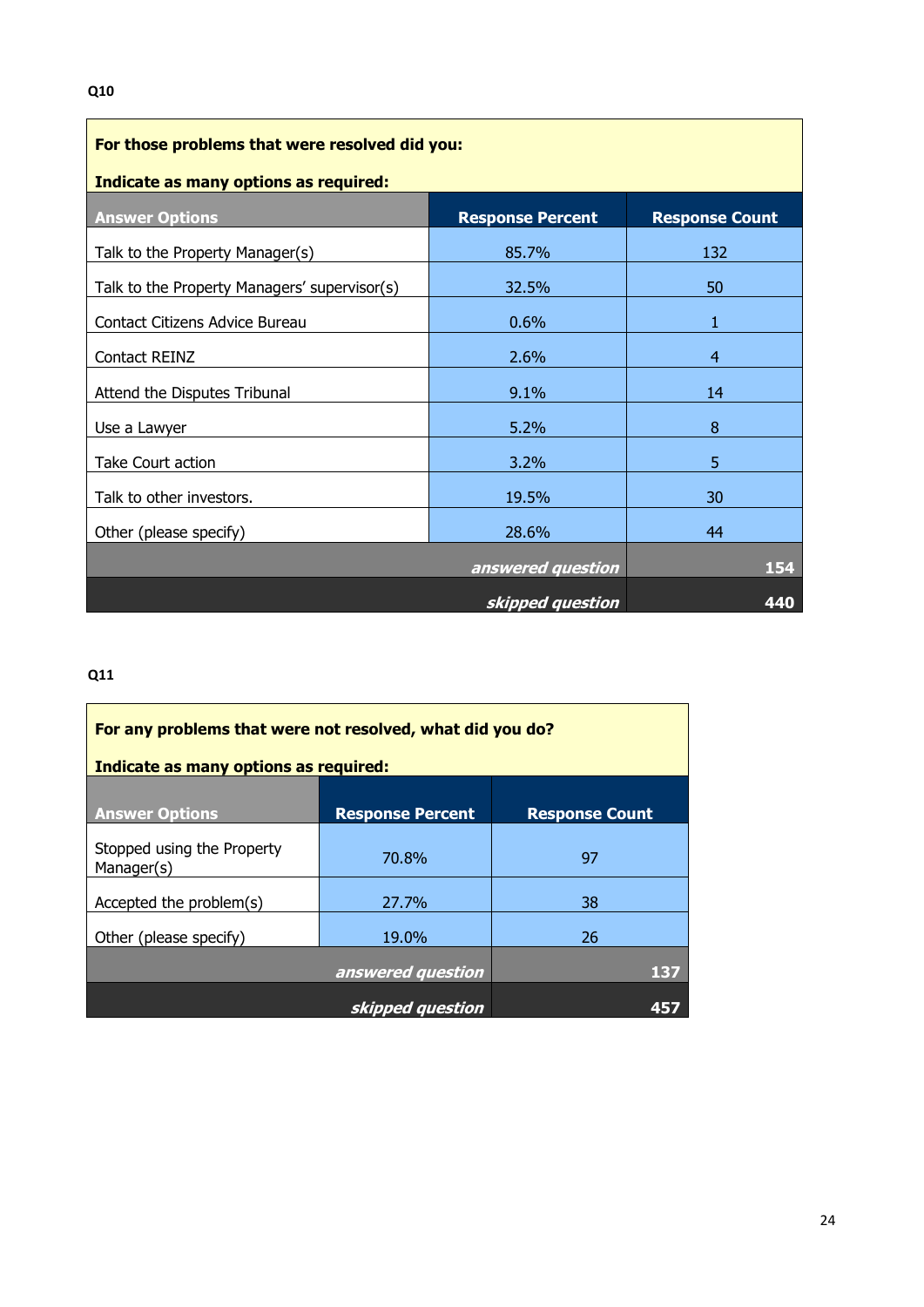| Have you ever lost money through the actions of Property managers? |                         |                       |
|--------------------------------------------------------------------|-------------------------|-----------------------|
| <b>Answer</b><br><b>Options</b>                                    | <b>Response Percent</b> | <b>Response Count</b> |
| Yes                                                                | 75.8%                   | 125                   |
| No                                                                 | 24.2%                   | 40                    |
|                                                                    | answered question       | 165                   |
|                                                                    | skipped question        | 429                   |

# **Q13**

| How much money did you lose? |                         |                       |
|------------------------------|-------------------------|-----------------------|
| <b>Answer Options</b>        | <b>Response Percent</b> | <b>Response Count</b> |
| Less than \$500              | 15.0%                   | 18                    |
| \$500 - \$999                | 15.8%                   | 19                    |
| $$1,000 - $1,999$            | 21.7%                   | 26                    |
| $$2,000 - $4,499$            | 30.0%                   | 36                    |
| \$4,500 - \$6,999            | 2.5%                    | 3                     |
| \$7,000 or more              | 15.0%                   | 18                    |
| answered question<br>120     |                         |                       |
|                              | skipped question        | 474                   |

# **Q14**

| What action(s) did you take?                   |                         |                       |
|------------------------------------------------|-------------------------|-----------------------|
| <b>Answer Options</b>                          | <b>Response Percent</b> | <b>Response Count</b> |
| Talked to the Property Manager(s)              | 74.2%                   | 92                    |
| Talked to the Property Managers' supervisor(s) | 29.0%                   | 36                    |
| Citizens Advice Bureau                         | 0.8%                    | 1                     |
| REINZ                                          | 4.0%                    | 5                     |
| Disputes Tribunal                              | 10.5%                   | 13                    |
| Lawyer                                         | 4.0%                    | 5                     |
| Court action                                   | 5.6%                    | $\overline{7}$        |
| Other (please specify)                         | 29.8%                   | 37                    |
|                                                | answered question       | 124                   |
|                                                | skipped question        | 470                   |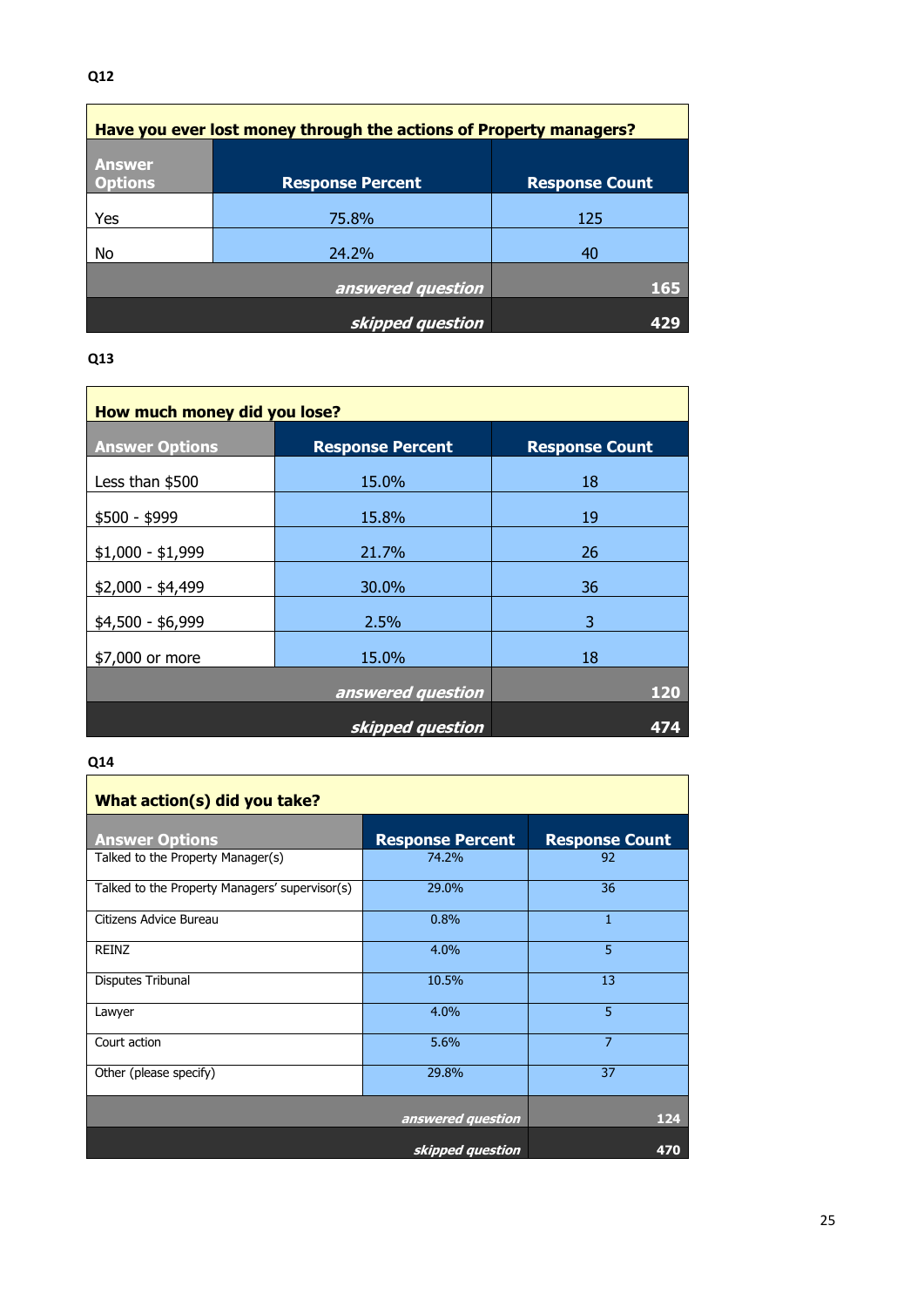#### **Q15: What was the outcome in each case?**

See spreadsheet for written answers

#### **Q16**

| If you have ever had a problem with a Property Manager, would you be<br>willing to discuss this with the Review Team? |                         |                       |
|-----------------------------------------------------------------------------------------------------------------------|-------------------------|-----------------------|
| <b>Answer</b><br><b>Options</b>                                                                                       | <b>Response Percent</b> | <b>Response Count</b> |
| Yes                                                                                                                   | 36.6%                   | 107                   |
| No                                                                                                                    | 63.4%                   | 185                   |
|                                                                                                                       | answered question       | 292                   |
|                                                                                                                       | skipped question        | 302                   |

Q17 is a list of 111 investors who are willing to be contacted by the Review Team. (Can split this up into those who use Property Managers and those that don't if required)

**Q18** Is a list of people that want the NZPIF to contact them with a copy of the Public Discussion document once it is available.

**Q19**: Are there any aspects of Property Management Services that have concerned you or in your experience you believe could be improved on?

See spreadsheet for written answers. (Can split this up into those who use Property Managers and those that don't if required)

**Q20:** Are you a member of a Property Investors Association? 88% said yes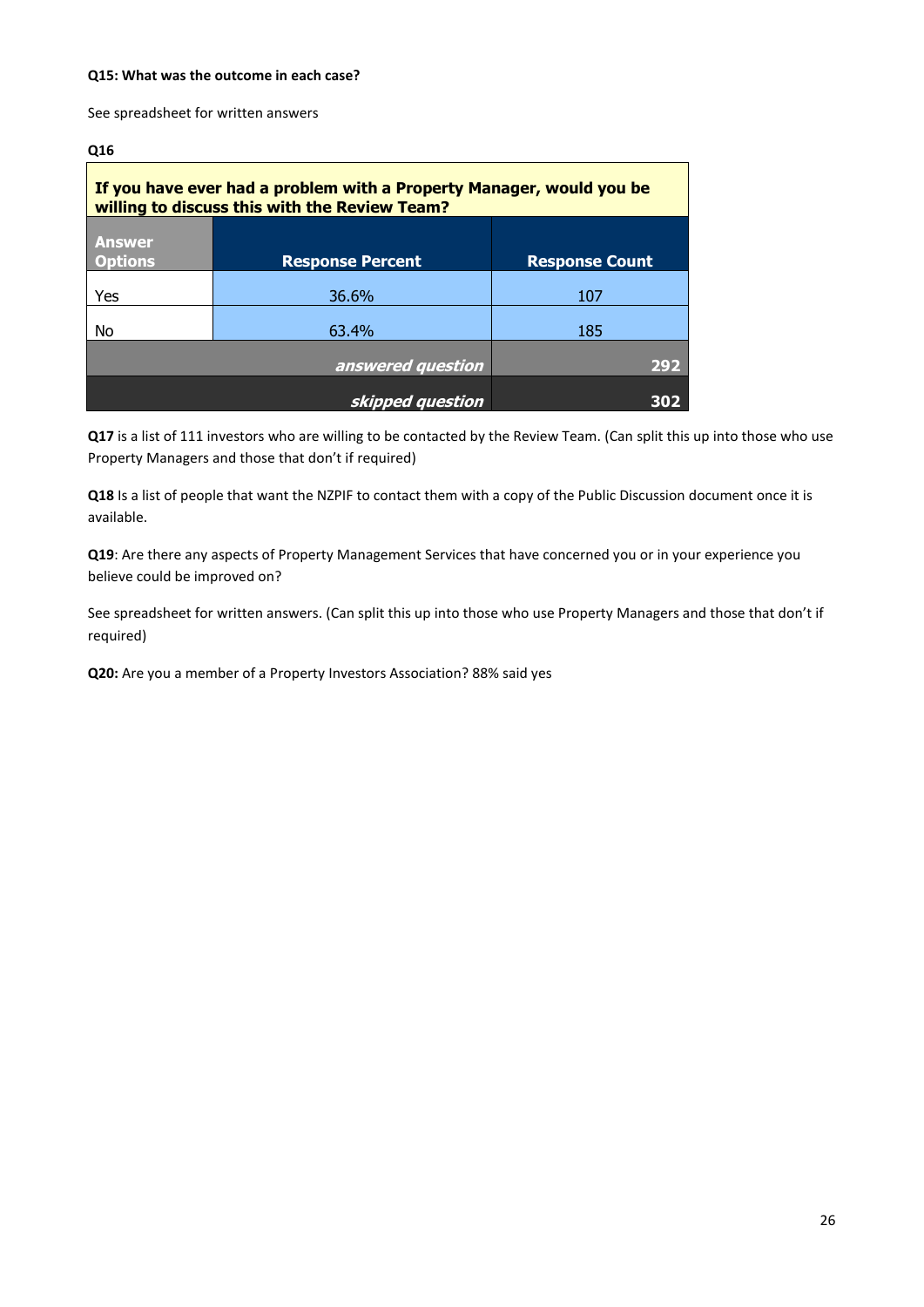# <span id="page-26-0"></span>APPENDIX B: NZPIF PROPERTY MANAGERS EDUCATION SYLLABUS



# **NZPIF Property Managers Education Syllabus**

#### **REGULATORY MATTERS**

- Overview of the Rental Property system in NZ (Major players, regulations)
- Overview of the RTA
- Property Mangers responsibilities and consequences
- Tenants responsibilities and consequences
- Other Acts that govern rental property (Health and Safety, Local Authority Act, Building code)
- Body Corporates'

#### **BUSINESS SYSTEMS**

- Using technology (Property Management computer systems, computer functions, helpful websites)
- Effective Communication (what types of reports to provide to owners)
- The owner / Manager relationship
- **•** Efficient Time management techniques
- Basic accounting
- The Property Management Contract
- Useful websites
- Useful Contacts / Information

#### **MARKET KNOWLEDGE**

- Introduction to Property Investment
- What is a market rent? Accurately pricing a rental property
- Keeping up-to-date with the rental market

#### **PROMOTING A PROPERTY TO-LET**

- Fast response but be ready
- Promotional options
- Who is your Target Market
- Identifying the properties features and converting them to benefits
- Writing effective promotional text
- Importance of good photographs and how to take them

#### **SELECTING A TENANT**

- Your target tenant market (What are the key tenant types and their requirements, plus advantageous/disadvantageous of different tenants)
- Preparing a property for letting (legal requirements, customer focus)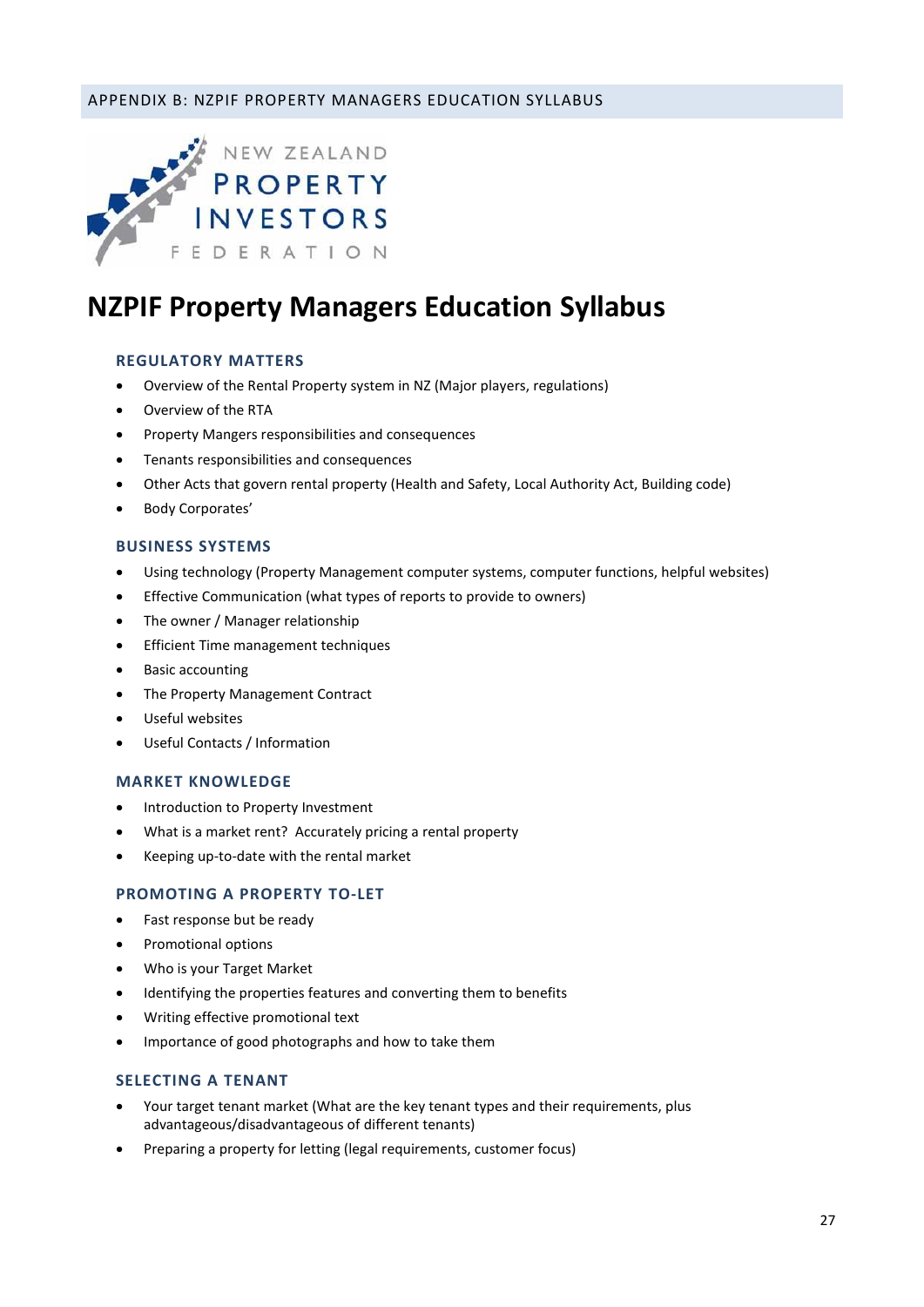- Promoting your property (Taking good photos, How to edit photos, resolution of photos, options for promoting, techniques, writing a good sales pitch, using Trade-me)
- Handling enquiries (Who do you want? Setting parameters like number of occupants, pets etc)
- Showing the property to tenants (drive by's, open homes, appointments, selling a properties features)
- Application forms and checking ID
- Choosing the right tenants (Discrimination, reference checks, credit checks, TT orders on-line)
- Negotiating terms (moving in date, improvements)

### **STARTING THE TENANCY**

- Offering the tenancy
- Establishing an appropriate Landlord/Tenant relationship
- Completing the necessary Paperwork , bonds, tenancy agreement, fixed and periodic tenancies)
- How to complete a Tenancy Agreement
- Rent in advance
- Informing the tenant of their requirements and your expectations
- Moving in (Keys, inspecting the property, helpful information to the tenant, photos)
- Initial follow-up

#### **PROPERTY MANAGEMENT**

- Preventing future problems (Best practice systems and tips)
- Inspections (P Labs)
- Maintenance (Preventative maintenance, renovations, repairs, urgent repairs)
- Keeping accounts (bank accounts, separate info, rent days, book-keeping systems)
- Inspections (tenants rights, your rights, what to look for, how to record and reporting)
- Monitoring the rental market (options and methods)
- Increasing the rent (Why, when, how)
- Handling changes to the occupiers (Group situations)
- Monitoring rental payments
- Procedures for when rental payments are missed
- Handling repairs and maintenance (Develop a team of trades people, managing trades people, systems)

# **ENDING A TENANCY**

- Notice periods (for tenant, PM and owner, plus conditions)
- Confirm the situation and procedure with tenant (final rent payment day and amount, moving date, expectations for condition of the property)
- Final inspection (When, what to cover)
- Refunding the bond (ensure owner covered for damage, cleaning, unpaid rent)
- Abandoned goods
- Evicting a tenant

# **WHEN THINGS GO WRONG WITH A TENANCY**

- Rent not paid
- Poor kept property
- Damage to property
- Abandonment
- Upsetting neighbours
- **•** Criminal activities
- First steps to remedy problems (get in touch quickly. 10 day letter)